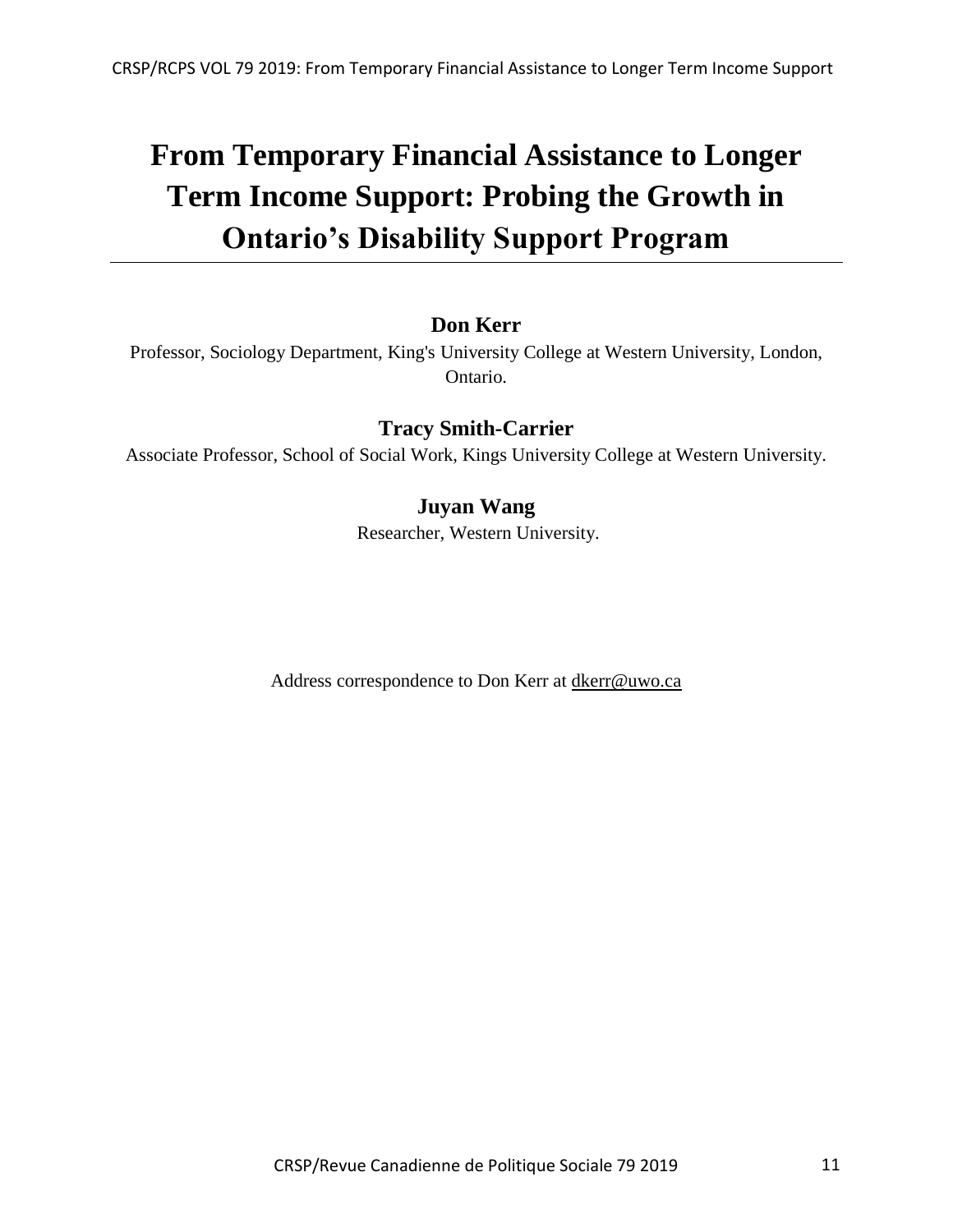## **Abstract**

The number of people accessing benefits on social assistance in Ontario is not of minor importance, with almost a million (964,182) beneficiaries province-wide in 2016. An important factor in explaining the recent upturn in the number of beneficiaries relates to a growth in the number of persons on the Ontario Disability Support Program (ODSP). Over the 2003-2016 period, growth in participation in this program was 4.5 times the province's rate of population growth and about 4.7 times the observed growth in the number of persons on Ontario Works (OW). As a result, for the first time in the province's history, in late 2014, the number of persons on ODSP actually grew to outnumber the total on OW. The primary purpose of this paper is to provide a brief overview of some of the factors contributing to ODSP growth, including an aging population, difficult labour market conditions, a greater acceptance and diagnosis of mental illness, lower rates of standard employment (and thus lower access to work-based disability benefits), and a slight upturn in the number of persons shifting from OW (meant to provide temporary financial assistance) to ODSP (which is typically longer term).

*Keywords*: Disability; social assistance; income support; demography

## **Résumé**

Un nombre important de personnes ont accès à des prestations d'aide sociale en Ontario, en 2016 seulement, il y avait près d'un million (964 182) de bénéficiaires dans l'ensemble de la province. La croissance du nombre de personnes inscrites au Programme ontarien de soutien aux personnes handicapées (POSPH) est un facteur important pour expliquer la récente augmentation du nombre de bénéficiaires. Entre 2003 et 2016, l'augmentation de la participation à ce programme a été 4,5 fois supérieure au taux de croissance démographique de la province et environ 4,7 fois supérieure à la croissance observée du nombre de personnes participant au programme Ontario au travail (OT). À la fin de 2014, le nombre de personnes inscrites au POSPH a augmenté pour dépasser celui des personnes inscrites au programme OT, une première fois dans l'histoire de la province. Cet article vise principalement à donner un bref aperçu de certains des facteurs contribuant à la croissance du POSPH, notamment une population vieillissante, des conditions difficiles du marché du travail, une meilleure acceptation et le diagnostic des maladies mentales, des taux moins élevés de contrats de travail standards (donc un accès réduit aux prestations d'incapacité liées au travail) et une légère augmentation du nombre de personnes qui passent de OT, qui est censé fournir une aide financière temporaire, au POSPH, qui est généralement à long terme.

**Mots clés**: Incapacité; assurance sociale; soutien du revenu; démographie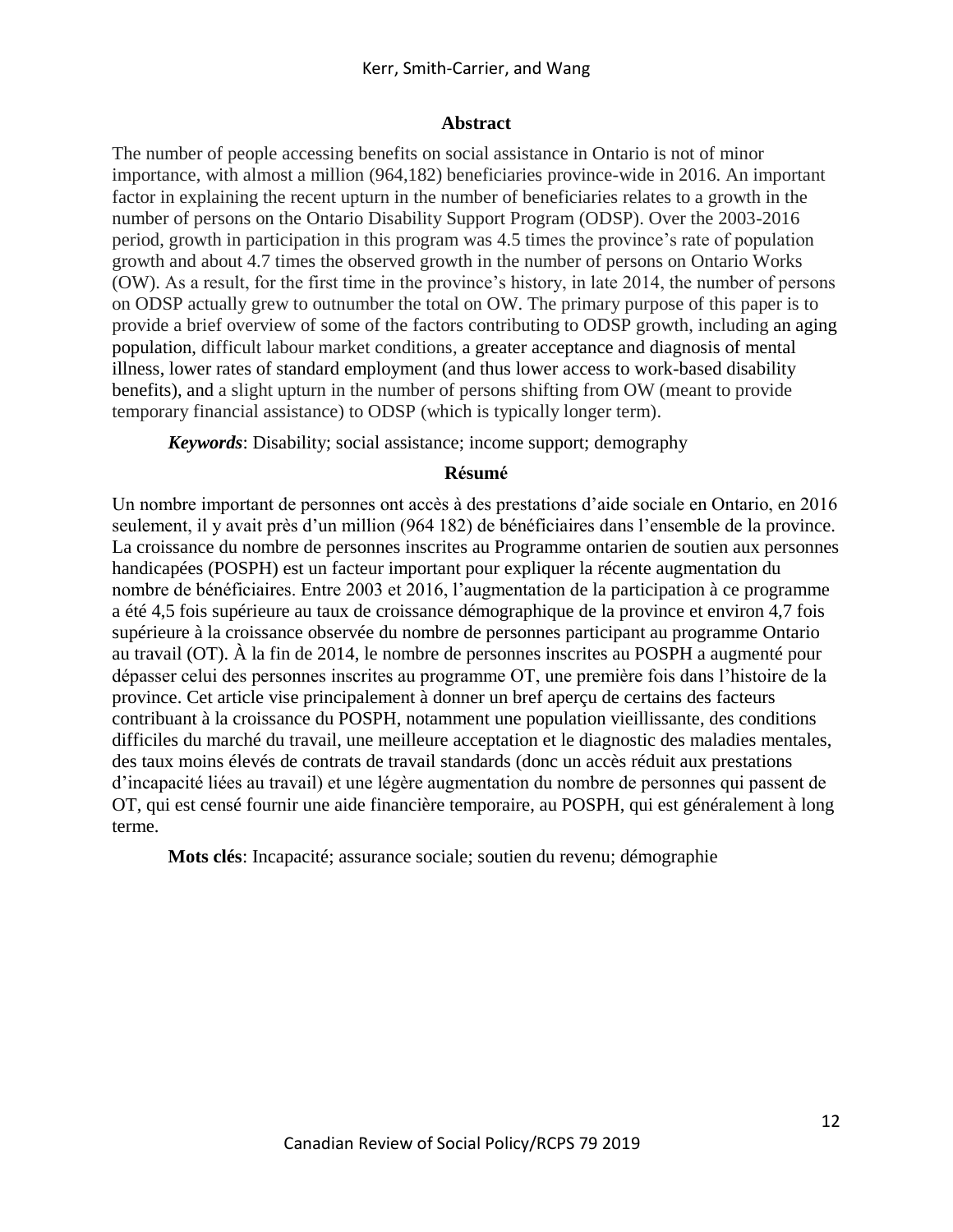#### **Introduction**

The Ontario Ministry of Community and Social Services (MCSS) administers social assistance for the province. An important part of its mandate is "to help the province's most vulnerable citizens" while simultaneously trying to "promote an ethic of self-reliance through employment" (MCSS, 2016). In so doing, it provides social assistance through either Ontario Works (OW), described by the Ministry as providing income assistance for individuals and families in "temporary" financial need, and the Ontario Disability Support Program (ODSP), described as providing "longer term income support for people with disabilities." In addition, the provincial government administers two smaller programs that provide income support to children in lower-income households, the Temporary Care Assistance (TCA) program and the Assistance for Children with Severe Disabilities (ACSD) program.

The number of people accessing social assistance in Ontario is not of minor importance, with almost a million (964,182) beneficiaries province-wide in 2016 (Figure 1). As of September 2016, the province reported 475,437 ODSP beneficiaries, 451,491 OW beneficiaries, as well as an additional 37,254 children supported through either the TCA or ACSD programs. Combined, this amounts to roughly 6.7 per cent of the province's total population, up from roughly 5.5 per cent a decade and a half earlier. This has important social and economic consequences as the level of income support associated with both OW and ODSP has been described as being punishingly low (Graefe, 2016). For example, the maximum monthly income obtained from OW (as set by the province) for a single adult is only \$706 a month in 2017, or about \$8,470 a year. In terms of ODSP, the monthly maximum is higher, but still inadequate: for a single person the monthly income is set at only \$1,128, or \$13,536 a year. By way of contrast, this latter figure is roughly 60% of what a full year, full-time Ontario employee (35 hours a week) working at minimum wage (\$11.40 an hour in 2016/2017) earns, at about \$20,750.

In terms of social assistance overall, the total number of participants has climbed by 27.6 per cent since 2003, although a large part of this growth has been among persons receiving ODSP. The economic downturn in 2008 was particularly important in impacting the OW caseload, as the number of beneficiaries increased from about 370,000 in mid-2007 up to a peak of almost 480,000 by 2011. Since this point in time, the number of OW beneficiaries has remained relatively stable, and actually declined slightly, whereas the number of Ontarians on ODSP has continued to increase. With ODSP, we have seen a larger and steadier increase in caseload throughout this entire period, both before and after the 2008 recession. The number of persons on ODSP province-wide has steadily increased, from about 280,000 in 2003 to over 475,000 in late 2016, for a rather dramatic increase of about 70 per cent. By way of contrast, this compares to a growth of 15.4 per cent if we consider exclusively persons on OW, which is actually roughly equivalent to the overall rate of population growth (15.7 per cent) for Ontario (Statistics Canada, 2016). It is far from certain whether recent trends will continue over the next decade.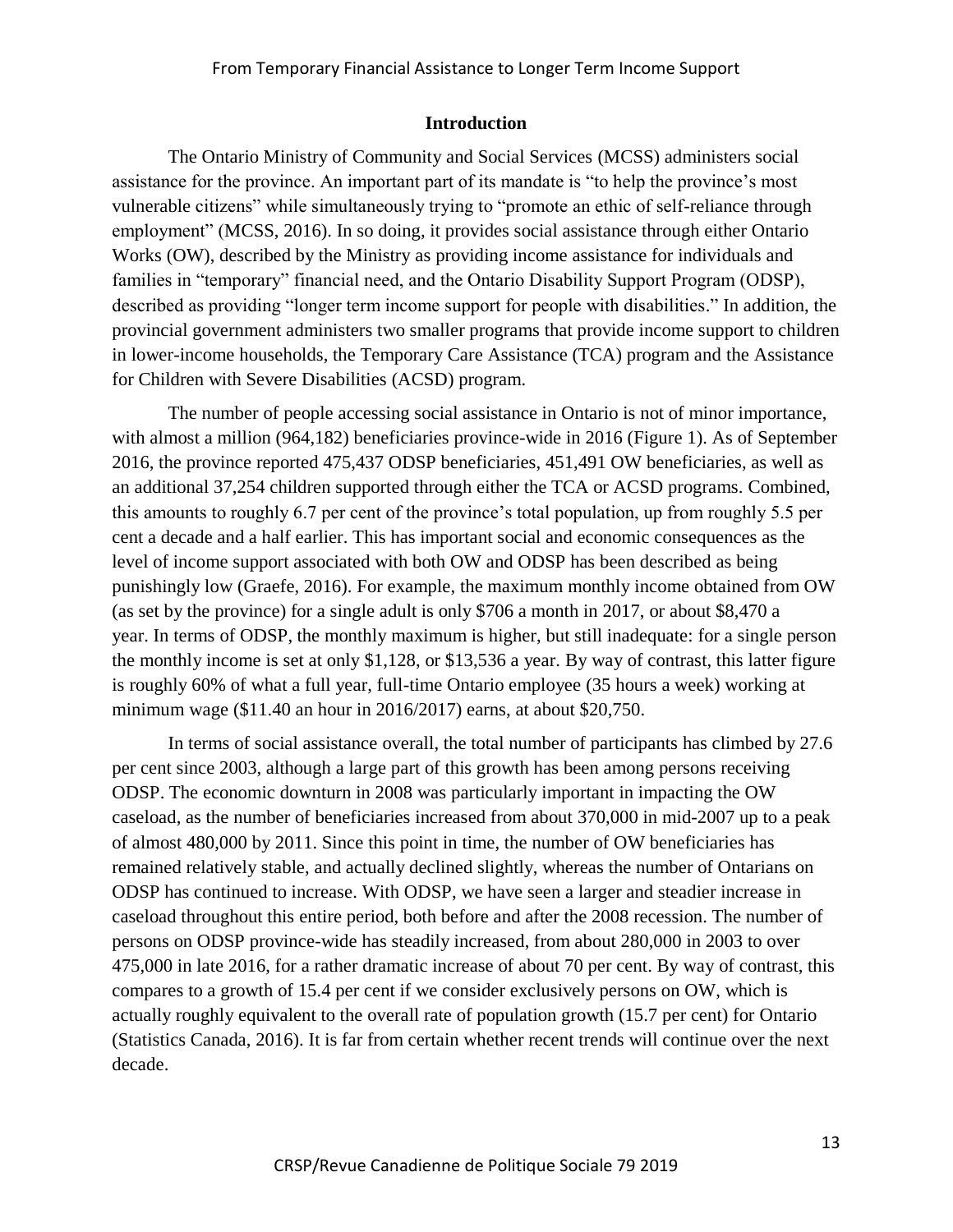

**Figure 1: Number of beneficiaries on social assistance (all programs), Ontario Works (OW) and the Ontario Disability Support Program (ODSP), Ontario 2003-2016.**

Note: Total social assistance (2003-2016) is available from the Ministry of Community and Social Services' website (https://www.ontario.ca/data/social-assistance-caseloads); these numbers include not only OW and ODSP but also the small numbers associated with the TCA and ACSD programs. Estimates on OW and ODSP (2003-2013) are provided by the authors using the Ministry of Community and Social Services' Administrative Data. Data on OW and ODSP (2013-2016) are available directly from the Ministry of Community and Social Services in its Monthly Statistical Reports.

Over the 2003-2016 period, growth in the number of persons on ODSP far outstripped population growth; growth in participation was almost five times the rate of population growth. As a result, for the first time in the province's history, in September 2014, the number of persons on ODSP actually grew to outnumber the total on OW (MCSS, 2016a). In this context, the primary purpose of this paper is to provide a brief overview of the potential drivers behind the growth in the ODSP caseload, including an aging population, difficult labour market conditions, a greater acceptance and diagnosis of mental illness, lower rates of standard employment (and thus lower access to work-based disability benefits), and a slight upturn in the number of persons shifting from OW (meant to provide temporary financial assistance) to ODSP (which is typically longer term).

## **The age profile of social assistance in Ontario and population aging**

Canada's population is rapidly aging. This is well demonstrated by juxtaposing the 2003 and 2016 pyramids. Figure 2 shows the dynamism underlying Ontario's age structure, and in particular, the rather pronounced impact of certain cohorts as they move through their life course.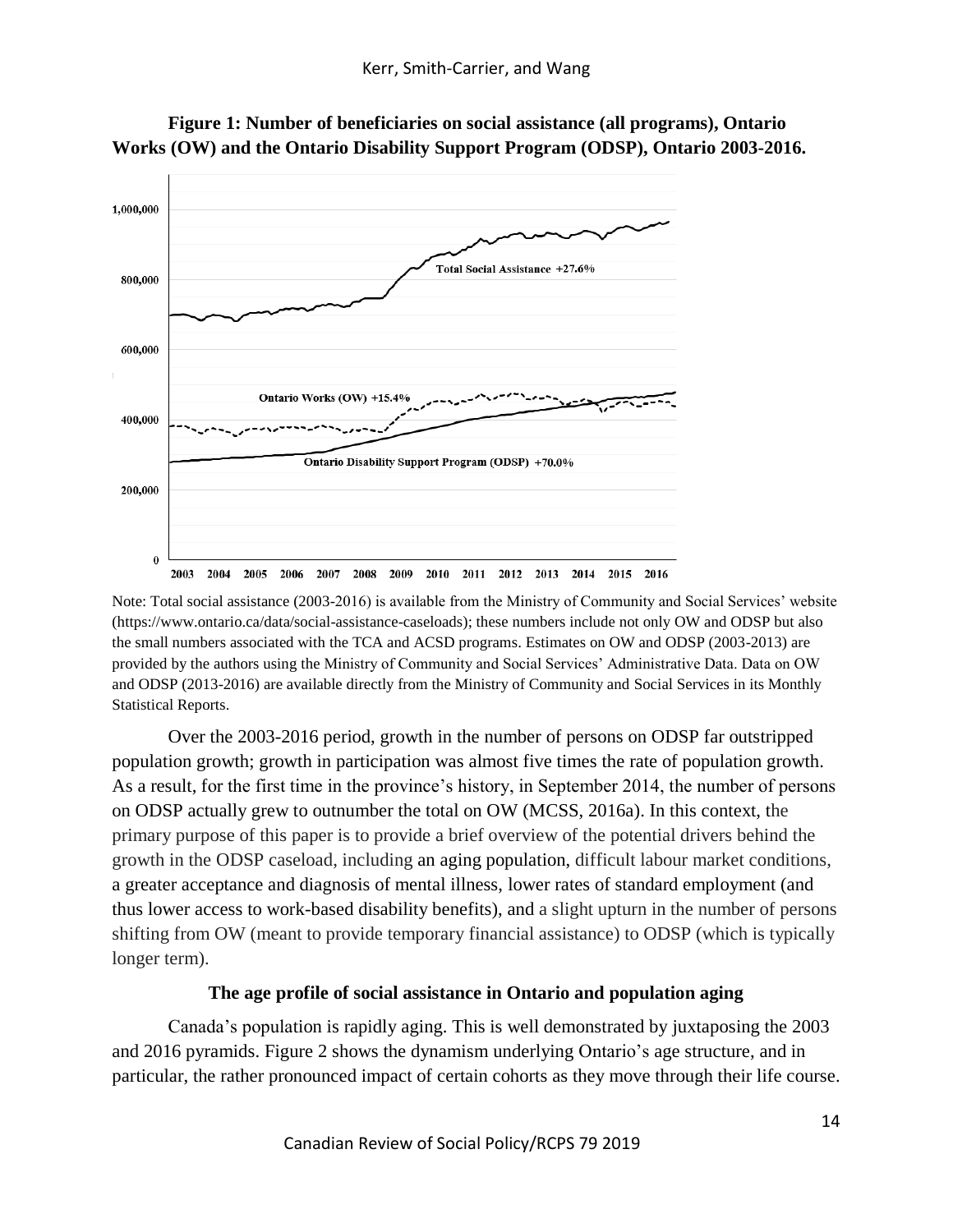In 2003, Ontario's largest cohorts (born toward the end of the baby boom era) were just beginning to move into their 40s, whereas by 2016 these same cohorts were moving into their mid to later 50s. Overall, the relative weight of Ontario's population over the age of 50 has shifted from about three in ten Ontarians in 2003 (29.1 per cent) to almost four in ten by 2016 (37.5 per cent). While this has had an upward pressure on many government programs and services, it has also logically had an impact on the number of Ontarians who may need income support due to a disability, sickness, or chronic disease. Even if the age/sex specific rates were to remain constant over time, this shift in the age structure in and of itself would logically contribute to an upturn in the number of persons reporting a disability and potentially turning to ODSP for income support.

The demand for social assistance can be impacted by shifts in the age structure, although aging in itself impacts OW and ODSP differently. This is primarily due to differences in the age structure of social assistance beneficiaries. As outlined briefly by Lankin and Sheikh (2012), ODSP beneficiaries are considerably older than OW beneficiaries, by more than a decade on average. While ODSP participants are more likely to be older and middle aged, OW beneficiaries are far more likely to be young adults and children. The demand for ODSP increases by age group, up to retirement age, due to the relationship between aging and disability for ODSP recipients (i.e., disability rates increase as we move into middle age). For example, Statistics Canada (2013) has estimated that while fewer than one in 20 Canadians at age 20 report a disability, this proportion rises to about one in five among Canadians in their latter 50s.





Note: The arrows in this diagram show the same birth cohort, in 2003 and 2016. Data is from CANSIM, Statistics Canada, Population Estimates, Annual.

Figure 3 summarizes, by five-year age groups, Ontario participation rates on OW and ODSP by age. In so doing, the distinctive age profile of each program type is provided; preschool age children and young adults are over represented among OW recipients, whereas with ODSP, participation rates rise steadily with age – particularly as we move into middle age. The OW rates are consistent with what is known of the difficulties that young adults face in efforts to establish themselves in the labour market; difficulties that are often compounded when young adults also have child care responsibilities. Similarly, the ODSP rates are completely consistent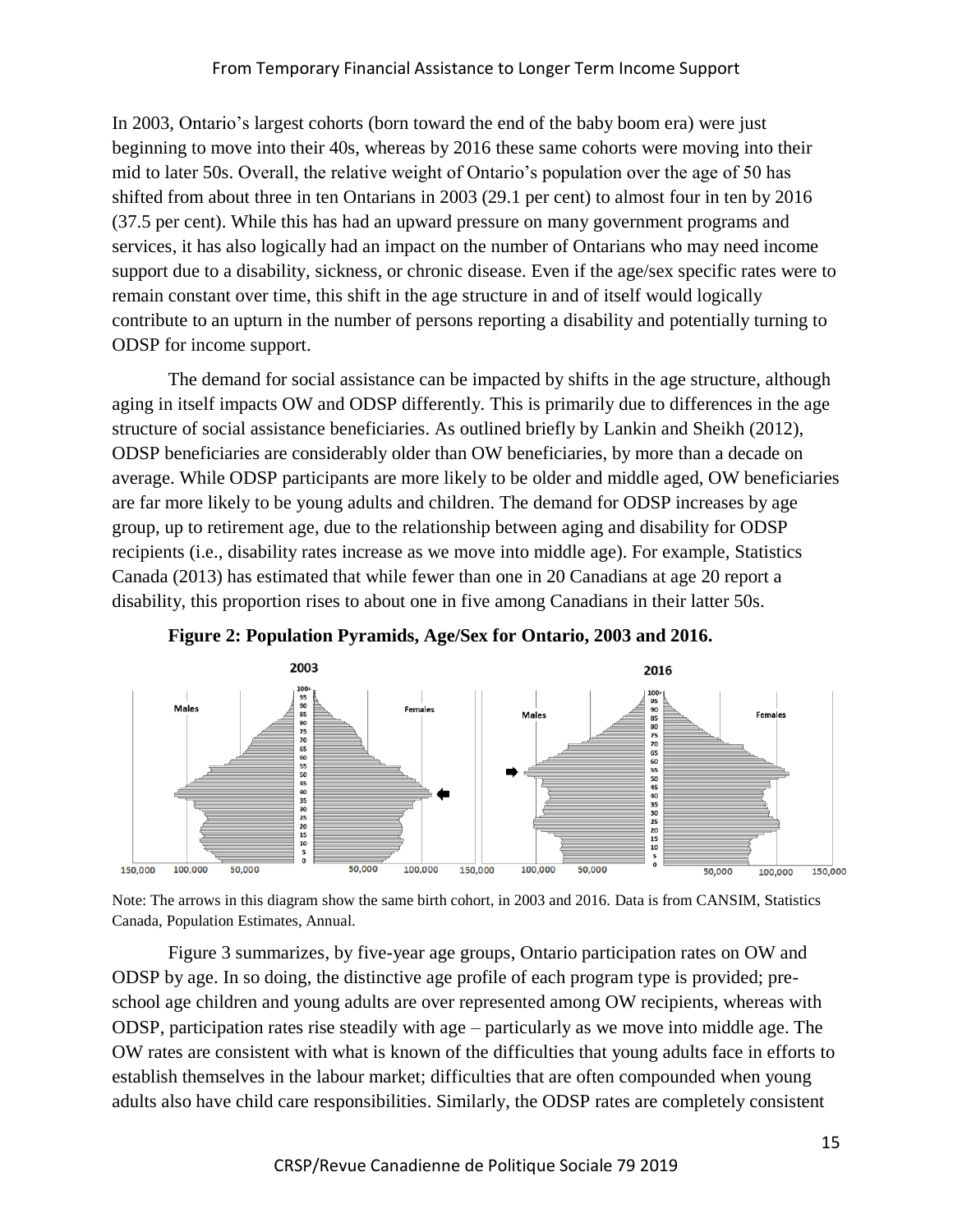with what is known of population health, aging, and disability; the participation rate climbs noticeably as we move from young adulthood into middle age, highest for persons in their upper 50s, and almost as high for persons aged 50-54 and 60-64 years. A very small proportion of Ontarians beyond the age of 65 rely upon social assistance, primarily newcomers who have not met the residency requirements for Old Age Security, the Guaranteed Income Supplement, or the Ontario GAINS program for seniors.



**Figure 3: Percentage on OW/ODSP in Ontario by age and sex, 2014.**

Note: Authors' estimates using the Ministry of Community and Social Services, Administrative Data.

Standardization and decomposition techniques have been used in demography and related social sciences in efforts to isolate the impact of changing age, sex structure, or population aging on specific events or processes (Das Gupta, 1993; Seigel, 2002). With this in mind, several studies in other jurisdictions have found that population aging explains an important portion of the observed growth in disability beneficiary rates (OECD, 2010a; Autor & Duggan, 2006). In Canada, Statistics Canada (2007) estimated during the early 2000s that shifts in Canada's age structure may explain roughly one-third of the growth in self-reported disability in the general population. Following from this, the authors Kerr, Smith-Carrier, Wang, Tam, and Kwok (2017) estimated that slightly more than a quarter of the growth in ODSP over the 2003-2014 period (or about 28 per cent) can be linked back to demography alone (i.e., population growth and population aging).

# **Ontario's declining employment rate**

The economic downturn in 2008 had an important impact on the social assistance caseload in Ontario. Due to a wide range of factors, from automation to globalization, the last decade has left for rather difficult labour market prospects for many Ontarians. The Mowat Centre has estimated that since the turn of the century and leading up to 2012, Ontario actually lost about 300,000 manufacturing jobs, with many of these losses occurring after 2008 (Dragicevic, 2014). This economic downturn in terms of manufacturing had a spillover effect on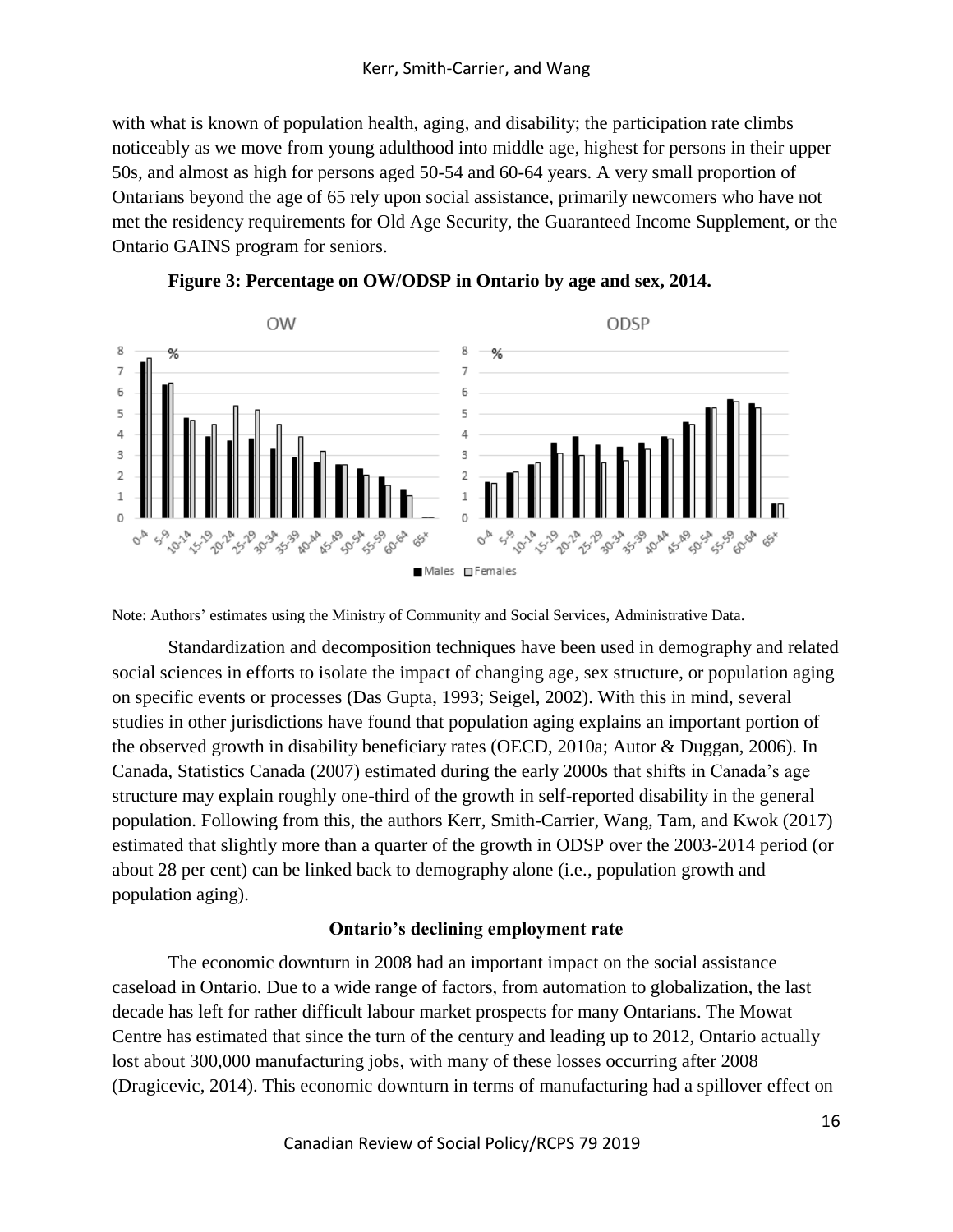many other sectors of the Ontario economy, which in turn, had an adverse impact on many of the people and communities involved. This left for a more challenging labour market for job seekers, particularly those who do not have easily transferable job skills.

This economic downturn is well reflected in data readily available from the Canadian Labour Force Survey. More specifically, Ontario's employment rate (the percentage of the province's adult population that have a job, employed either full or part-time) fell dramatically in 2008-2009. Figure 4 juxtaposes Ontario's time series on social assistance use over the 2003-2014 period with the province's employment rate; in this context, we focus exclusively on persons of prime working age (25-54 years). As this rate excludes persons who might be retired, approaching retirement, or still pursuing education, it directly demonstrates the difficult labour market that hit persons of prime working age immediately following the economic downturn in 2008. Whereas prior to the recession Ontario's employment rate was over 82 per cent, within a year it had dropped to about 79.5 per cent. Since roughly 5.7 million Ontarians were aged 25-54 in 2008, this translated into a net loss of about 150,000 jobs in that year alone. This reduction in employment was immediately followed by a substantial upturn in the number of persons on social assistance. For example, the MCSS reported an upturn in the order of about 100,000 persons (total beneficiaries: primary applicants and their dependents) in 2009.

Beyond considering this time series, the importance of structural factors can also be demonstrated by examining the relationship between a region's employment rate and its corresponding demand for social assistance. While the state of the local economy most obviously has a direct impact on the demand for Employment Insurance (EI) and/or OW (both meant primarily to serve persons temporally jobless), Figure 5 demonstrates how this relationship also tends to exist for persons needing to access ODSP. More specifically, an inverse relationship characterizes the relationship between a Census Metropolitan Area's (CMA) employment rate and its ODSP participation rate. The data presented here shows how this relationship tends to characterize Ontario's 15 CMAs; CMAs that were hit particularly hard by Ontario's downturn continue to see higher than average participation rates, whereas CMAs less impacted by the province's economic downturn, with steady employment growth over the 2003-2014 period, tend to show lower participation rates in general.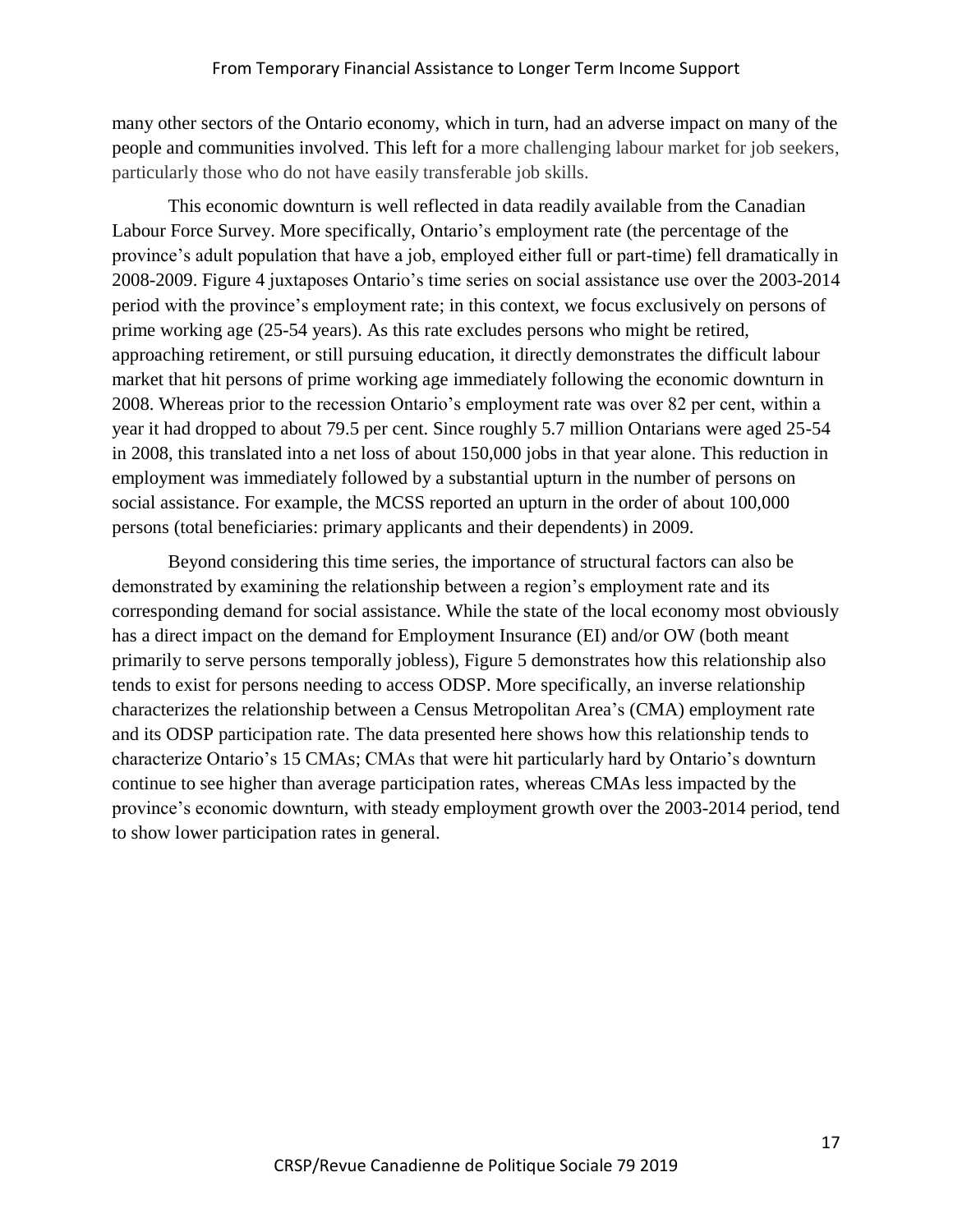

**Figure 4: Total number of social assistance beneficiaries and the employment rate (persons aged 25-54), Ontario, 2003-2016.**

Note: Data is based on Administrative Data, Ontario Ministry of Community and Social Services, Population estimates, Statistics Canada CANSIM, authors' calculations.

To demonstrate the importance of local economic conditions across the four CMAs with the lowest percentage working (Windsor, St. Catherine's-Niagara, London, and Peterborough), the average on ODSP is about 4.5 per cent of their respective populations. Conversely, across the four CMAs with the highest percent employed (Guelph, Kitchener-Cambridge-Waterloo, Ottawa, and Oshawa), this same average is about one half as high, at only about 2.8 per cent. With regard to OW, the corresponding figures are 4.5 and 2.7 per cent, respectively (data not presented here). Participation in both programs tend to be highest in regions that have experienced the greatest economic hardship whereas the opposite tends to be true of more prosperous parts of the province. In a context of higher rates of joblessness and slower overall employment growth, it is completely logical that some Ontarians will have given up on the job search and subsequently shift to OW and/or ODSP. Others may have no need for income support given personal resources, the availability of other forms of income support such as EI or private insurance, and potentially income from other family/household members. Persons who are disabled in turn face even greater competition for employment.

While Ontario's economic downturn had its greatest impact on the demand for OW, the number of persons on ODSP also steadily increased throughout this period – in fact, while OW rates have more recently stabilized and declined slightly, ODSP rates have continued to climb through to 2016. In a tightening labour force, the reality is that when the competition for jobs rises, Ontarians that are precariously employed are most susceptible to job loss. This logically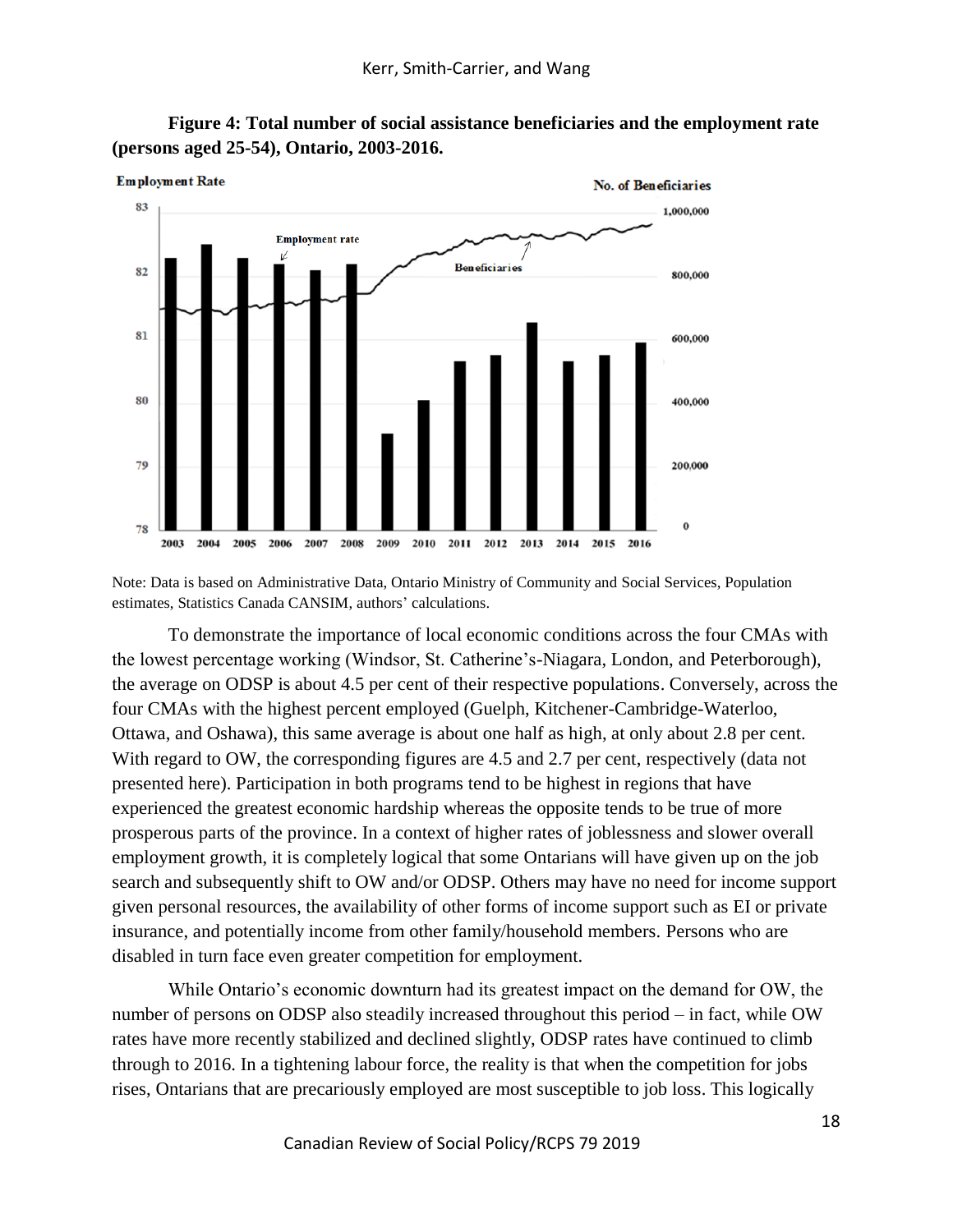includes persons with disabilities, as it has been asserted that disabled Ontarians tend to face greater barriers to obtaining secure employment, and as a result are over-represented in jobs that are most vulnerable to economic downturn (Law Commission of Ontario, 2012).

# **Figure 5: ODSP participation rate and employment rate (25-54 years) for Ontario CMAs, 2014.**



**ODSP participation rate (%)**

#### **Greater diagnosis of mental disorders**

In documenting the social determinants of health, it is well understood that poverty is a key determinant of physical and mental well-being (Mikkonen & Raphael, 2010). According to epidemiological research, a wide variety of health problems are far more prevalent among Canadians experiencing low income – including mental illness, cancer, hypertension, diabetes, cardiovascular diseases, arthritis, to name but a few (Pinto et al., 2011). While it is difficult to tease out cause and effect, Smith et al. (2007) have estimated that the likelihood of depression is at least 60 per cent higher for persons living in income poverty, whereas Lightman et al. (2009) have estimated that the likelihood of considering suicide (a useful proxy for serious mental illness) is about ten times higher among social assistance beneficiaries than among Ontarians not living in poverty.

Whether our emphasis is upon those temporarily jobless, the working poor, or Ontarians on social assistance, the health consequences associated with severe poverty are real and well documented (Saraceno & Barbui, 1997; Shore, 1997). With this in mind, and in light of the punishingly low levels of benefits associated with the OW program,<sup>1</sup> it is not surprising that many who apply to ODSP have either directly transferred from OW to ODSP or have at least had

Note: Data is based on Administrative Data, Ontario Ministry of Community and Social Services, Population Estimates, Statistics Canada CANSIM, authors' calculations.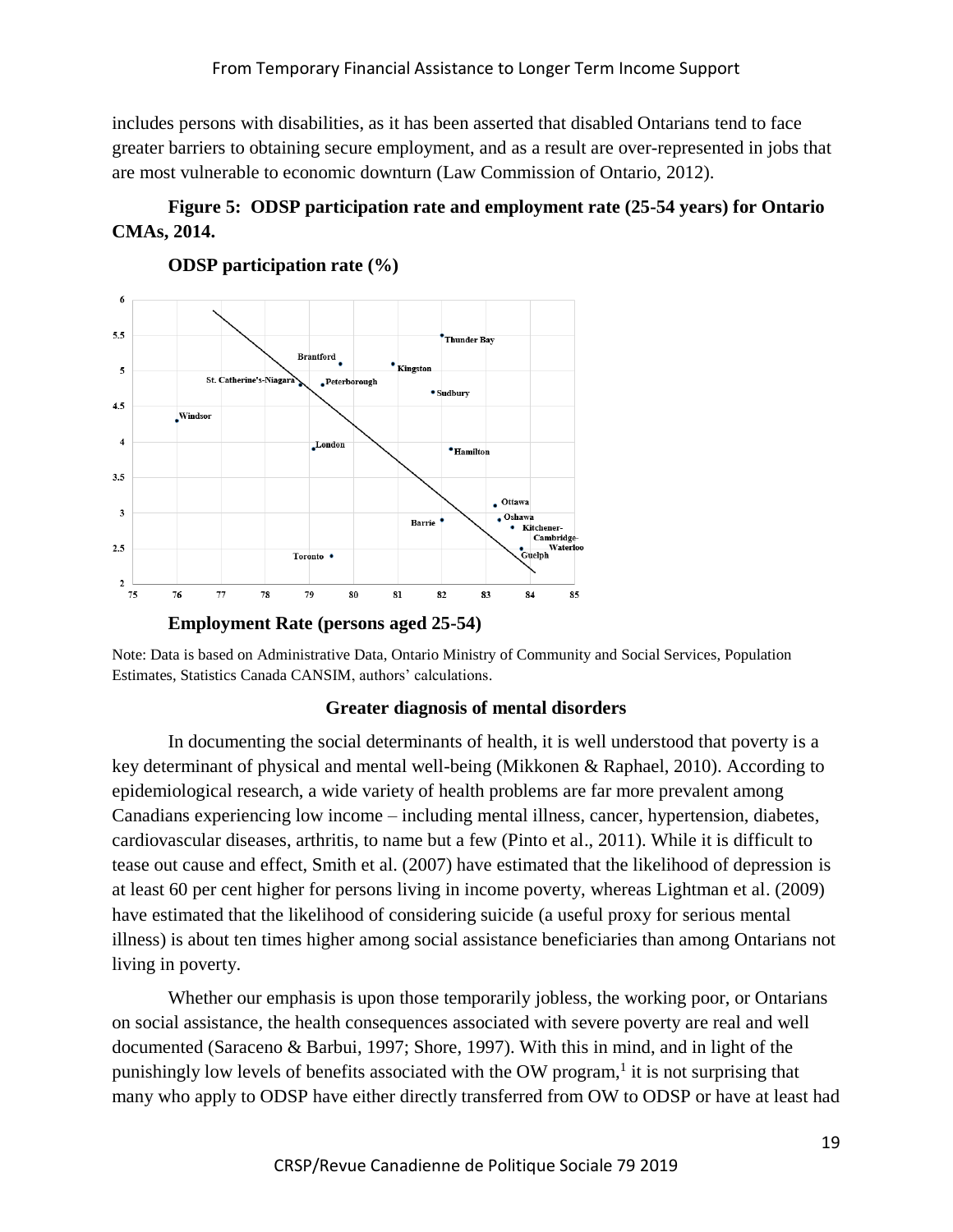some experience on OW in the past (Lankin & Sheikh, 2012). While medical eligibility for ODSP follows a rather complex process with disability status adjudicated by medical personnel, there continues to be an ongoing movement of persons from OW to ODSP, from a program meant to target those deemed "temporarily jobless" to a program set up to help those adjudicated as being "disabled". While there are a few that maintain an attachment to the labour market while on ODSP, this movement of persons from OW to ODSP has been said to only further blur the somewhat arbitrary line distinguishing those who are "temporarily or permanently disabled" from those identified as having "considerable capacity for work" (August, 2009, p. 22).

Of the total growth in ODSP beneficiaries over the 2003-2014 period, Figure 6 provides direct data on the type of disability as outlined by the MCSS. As a climbing proportion of the social assistance caseload in Ontario involves persons with disabilities, the greatest part of this growth (63.9 per cent) has been Ontarians designated as having some form of mental disorder. This category is very broad and contains a wide assortment of mental illnesses, including depression, bipolar disorder, anxiety and panic disorders, schizophrenia, among other difficulties. As of 2009, the number of persons qualifying with mental disorders was also impacted by reform in the adjudication process; persons with addictions to drugs and/or alcohol could also be eligible for benefits (although typically in combination with other disabling conditions). Increasingly, other disorders that have historically been overlooked or misdiagnosed are being correctly identified; for example, there has been an upturn in the number of Ontarians with some form of developmental delay, and in particular, growth in the number of adults on the autism spectrum.

**Figure 6: Percentage of total growth in the number of primary applicants (ODSP) by type of disability, 2003-2014.**

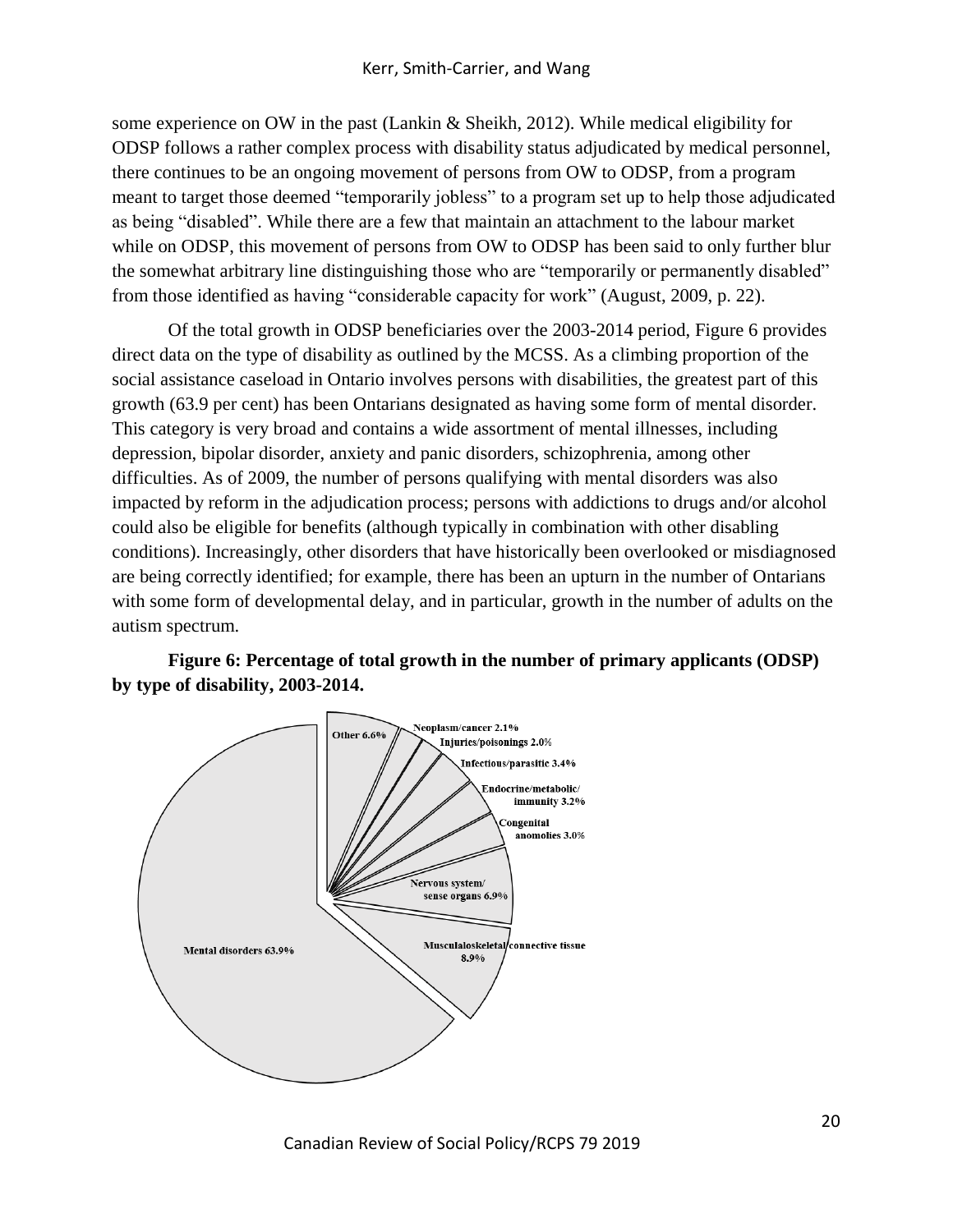Note: Data is based on Administrative Data, Ontario Ministry of Community and Social Services, authors' calculations.

As a result of growth in the number of disabilities, the broad category of mental disorders now encompasses the majority of primary applicants for ODSP (estimated to be at about 56 per cent in 2014). As of 2014, this amounts to roughly four out of every ten ODSP beneficiaries, including their dependents (Ontario Ministry of Community and Social Services Administrative data; authors' estimation). The result is that, as a population, people with mental disorders continue to be profoundly concentrated in Ontario's lowest income rung. On a day-to-day basis, many Ontarians with mental disorders are not only challenged by social stigma, social isolation, negative stereotypes, and discrimination directed toward them, but also by various types of structural barriers including limited employment opportunities, precarious work, and a very low level of income relative to other Canadians (Boydell, Gladstone, Crawford, & Trainor, 1999; Wilton, 2004).

Many factors explain the growth in ODSP caseload, including changing public perceptions resulting in the acceptance that mental illness can be debilitating, improvements in the recognition of undiagnosed mental health disorders, and limited gains in assuring that persons with intellectual or mental disabilities have the appropriate assistance in the ODSP application process (Larkin & Sheikh, 2012). Yet without a job, many disabled Ontarians have no choice but to turn to social assistance. It is well known that poverty leads to additional stressors that compound the physical and/or mental health difficulties of disabled people. People access social assistance for a wide variety of reasons, including poor health and disability, as well as interrelated factors such as a lack of affordable child care, insufficient education or skills, limited human and social capital, temporary and/or long-term unemployment (e.g., discouraged workers), and a variety of other factors. Yet as pointed out in the 2012 report by the Commission for the Review of Social Assistance in Ontario, there seems to be people that are "lost in the grey area where they don't qualify for disability but for unclear reasons are not successful in establishing themselves the workplace and/or maintaining their job once they obtain one" (Larkin & Sheikh, 2012, p. 40).

It has been suggested that some people receiving OW (sometimes for an extended period) have undiagnosed mental health issues but for a number of reasons (such as costs imposed by health providers to fill in the paperwork and illiteracy) are unable to complete the onerous application process for ODSP. Whereas there are people on ODSP with easily identifiable physical disabilities (e.g. vision or hearing issues) but who have considerable capacity for work yet remain jobless due to discrimination or other barriers (Matthews, 2004). August (2009) argues that social assistance in Ontario continues to be inherently stigmatizing and paternalistic to the extent that the adjudication of beneficiaries into OW or ODSP inevitably fails to properly differentiate between those who have no capacity for work from those who do.

## **The "Welfareization" of Disability**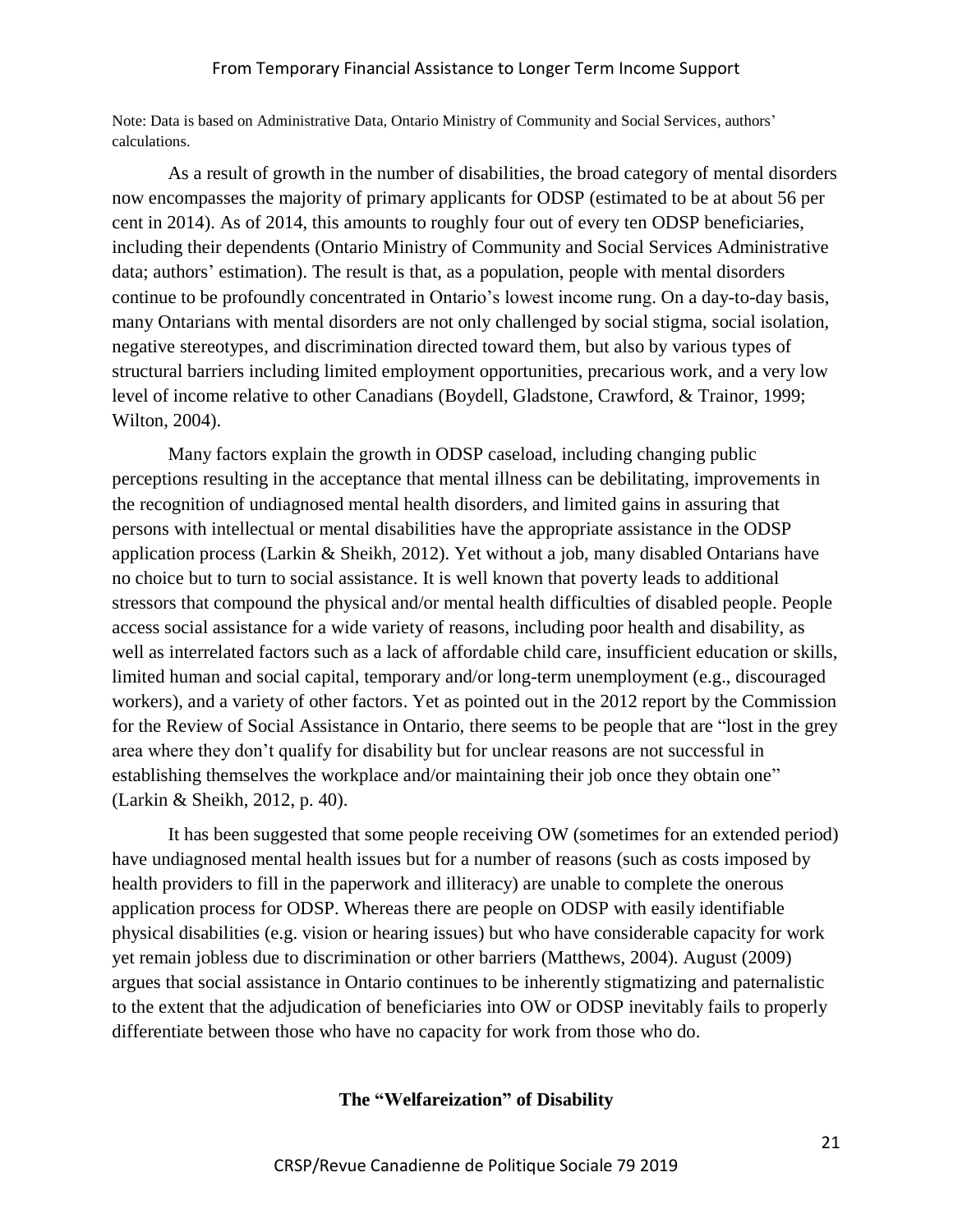As highlighted by Stapleton (2013), ODSP provides the lion's share of income support for disabled Ontarians. While the federal government is responsible for the management and delivery of several different disability programs, provincial/territorial governments in Canada administer social assistance programs as well as provide oversight of workers' compensation programs, including the Workplace Safety and Insurance Board (WSIB) in Ontario. In addition, there are various types of private disability plans; some employees and employers pay into employment-based insurance for if employees become ill or disabled and unable to work. For Ontario residents who do not qualify for any of the federal programs or WSIB, and are without access to private disability insurance or other forms of income support, provincial social assistance remains the only option (OW or ODSP).

In reference to social assistance use in Canada, Stapleton (2013b) makes the case that we have seen a "welfareization of disability incomes" across the country (p. 1). As argued, more people require social assistance today than in years previous, at least partially due to a decline in the relative importance of other disability programs. While there are several programs that provide income support for persons with disabilities in Ontario, ODSP is the most important, followed by the federal government's Canada Pension Plan (CPP)-Disability program, and the WSIB. The remaining programs (EI sickness, Veterans' Disability insurance, the Registered Disability Savings Plan (RDSP), the Working Income Tax Benefit (WITB), the federal government's disability tax credit program, and income assistance programs for First Nations) are all much smaller (in combination they comprise less than one-fifth of all the government expenditures in this area).

For comparative purposes, Figure 7 presents data on the demand for the three largest programs in Ontario. Consistent with the idea that the WSIB is serving a declining share of Ontarians, we document here that a declining number of Ontarians report some form of workers' compensation over the 2003-2014 period (-21.8 per cent). In terms of CPP-Disability, our estimates indicate relative stability in the number of beneficiaries, with evidence of a modest increase in total demand over recent years (+12.6 per cent). While the increase in CPP-Disability is slightly less than the population growth over this period, the decline in the number of Ontarians receiving workers' compensation is in direct contrast to the dramatic growth in ODSP (+65.6 per cent). The proportion of Ontarians drawing from either CPP-Disability and/or workers' compensation have both declined, consistent with concerns that both the WSIB and CPP-Disability are failing in their role of supporting injured and disabled workers, particularly those left with longer term difficulties finding employment (Graefe, 2016; Prince, 2014).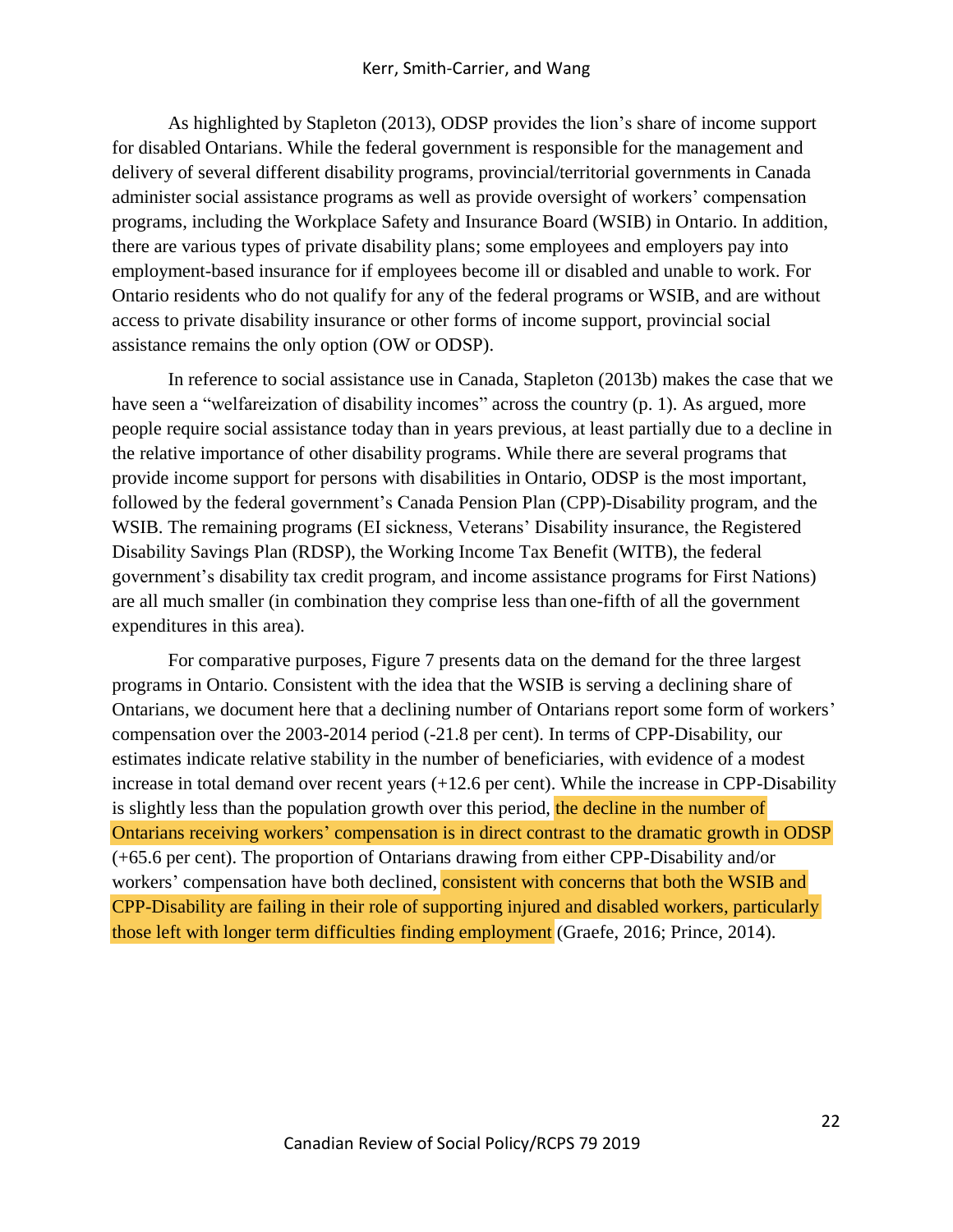

**Figure 7: Number of tax filers reporting workers' compensation, beneficiaries on CPP-Disability, and primary applicants on the ODSP. Ontario 2003-2014.**

Note: Estimates on primary applicants to ODSP (2003-2014) are provided by the authors using Ministry of Community and Social Services' Administrative Data. Data on workers' compensation come from tax filer data compiled by Revenue Canada and Statistics Canada (CANSIM 111-0025 - Economic dependency profile, by sex, tax filers and income, and source of income, annual). Data on CPP-Disability beneficiaries were obtained as a special tabulation from Statistics Canada, again using the tax filer data compiled by Revenue Canada. It is acknowledged here that the total estimate on workers' compensation may not be strictly equivalent to the total number of beneficiaries that may be on at any specific point in time, as it only indicates how many persons have obtained some form of payment from workers' compensation over a given calendar year. Many of these persons would have been on workers' compensation for a relatively short period.

Labour unions and activists have been vocal in criticizing the WSIB, suggesting that it has been particularly aggressive in deeming workers fit for employment, despite evidence to the contrary (Ponting, 2014). Similarly, several work-triggered programs (WSIB, CPP-Disability, private insurance, and EI-Disability) have all been criticized for a tendency to assert that ongoing impairment or disability is the result of some pre-existing condition, and not directly linked to the workplace (Battle et al., 2006). For disabled and/or injured Ontarians who do not qualify for work-based disability plans, there is often little alternative but ODSP. CPP-Disability has been criticized for having a stricter definition of disability than ODSP, making it difficult for applicants to qualify even if they have a long history of paying directly into the program. A variety of factors are responsible for this, including cumbersome paperwork, unclear rules, and a common failure to recognize and acquire the appropriate medical documentation (Prince, 2009). As this period has seen a concurrent growth in the number of Ontarians declaring a mental disorder as their primary disability, an issue worthy of additional research is how these various work-triggered programs (both private and public) are adjudicating mental health claims.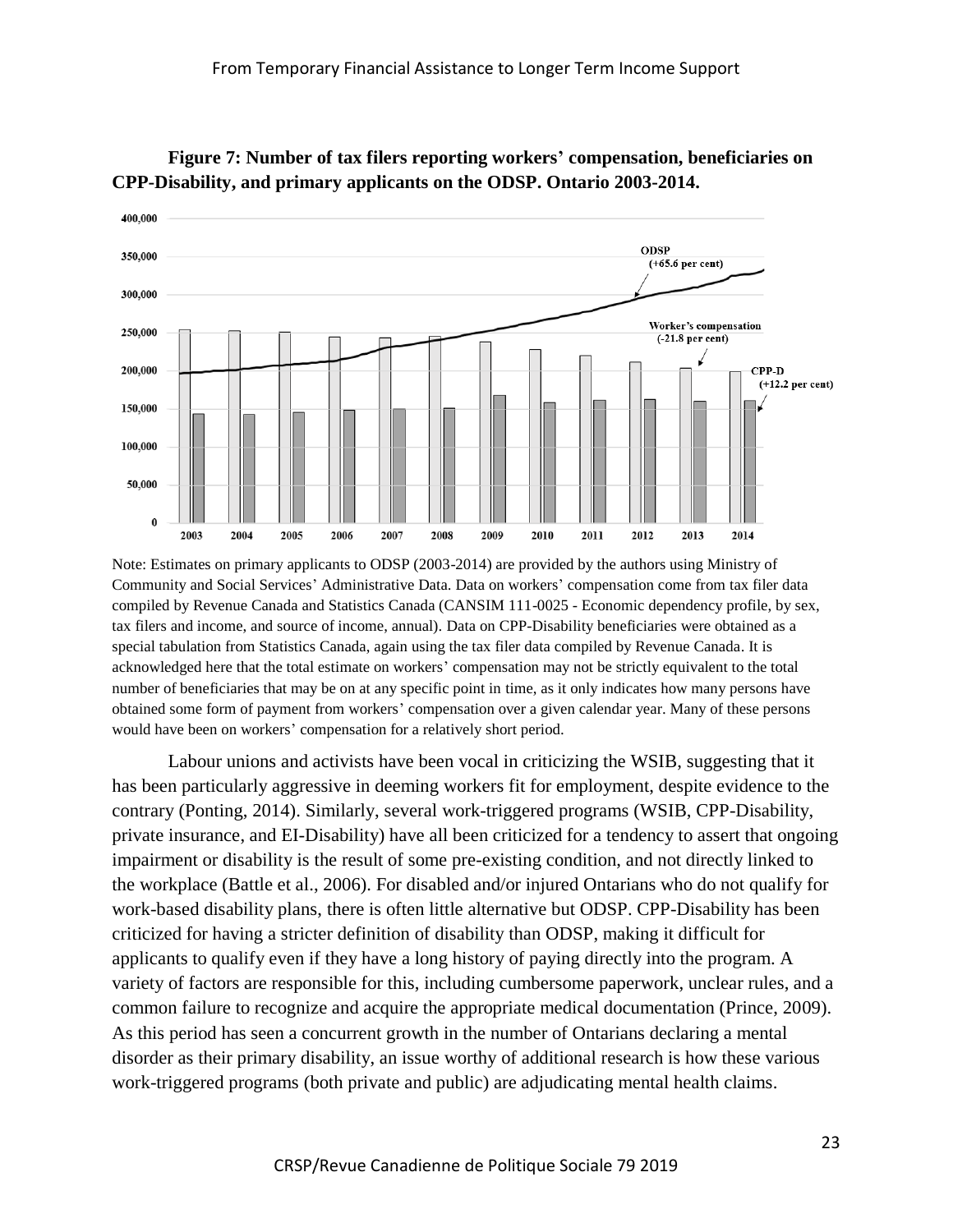As estimated by Stapleton et al. (2013b), the rapid growth in ODSP can be demonstrated through total expenditures. For example, for the 2005-2010 period, growth in expenditures on ODSP was about twice as high as the corresponding growth in all other programs for the province, combined, at 35.4 and 18.1 per cent respectively. While such an estimation has not been updated through to the present, this is consistent with the idea that social assistance programs like ODSP are increasingly doing the heavy lifting in the disability income area. There are a wide variety of factors to explain this, including a decline in traditional employment that has characterized Ontario's workplace, with more employees engaged in irregular, contractual, and/or part-time work (Johal & Thirgood, 2016; Lewchuk et al., 2015). This in turn leaves a growing segment of the labour force in jobs that are less covered by programs like EI-Disability, CPP-Disability, WSIB, not to mention private plans. Even though the overall provincial employment rate for working age adults has remained relatively stable, the per cent of Ontarians working yet paying directly into one of these types of programs has declined (Lewchuk et al. 2015).

When Ontarians who injure themselves outside of employment or have pre-existing conditions that make continual full-time employment impossible, many have little recourse but to apply for ODSP. Many employees lack information about their basic rights and options if injured or ill, and lack familiarity with the time limits available for the programs they pay into. Whereas most Ontarians are technically covered by programs like WSIB, the overwhelming majority of persons receiving benefits do so on a temporary basis, with the expectation that employees eventually return to work. That being said, fewer people are able to access WSIB benefits, a finding documented by Mojtehedzadeh (2016), who notes that the number of people who received WSIB support as a result of a catastrophic workplace injury declined 57 per cent from 2010 to 2016. Thus, due to a host of factors, it would seem that many people with serious injuries or longer-term disabilities ultimately end up on ODSP if they are unable to return to work and/or retrain for another occupation. Such recent developments – the nature of work and the availability of disability insurance – appear to signal continued pressure on ODSP into the future.

## **From Temporary Financial Assistance to Longer Term Income Support**

Relatively little descriptive research is published on the duration of social assistance use in Ontario. A noticeable exception is the annual "Social Assistance Statistical Report" published by the Federal-Provincial-Territorial Directors of Income Support. In this report, the Ontario Ministry provides a summary table on the duration of assistance (in months) of participants in OW and ODSP respectively (current spell). For example, in the 2015 report, the Ontario government indicates that roughly one-third of all primary applicants on OW had been on the program for less than six months, roughly half for less than one year, and at the opposite extreme only about eight per cent were reported to be on OW for more than five years. With regard to ODSP, a very different picture emerges, with less than one in ten beneficiaries on this program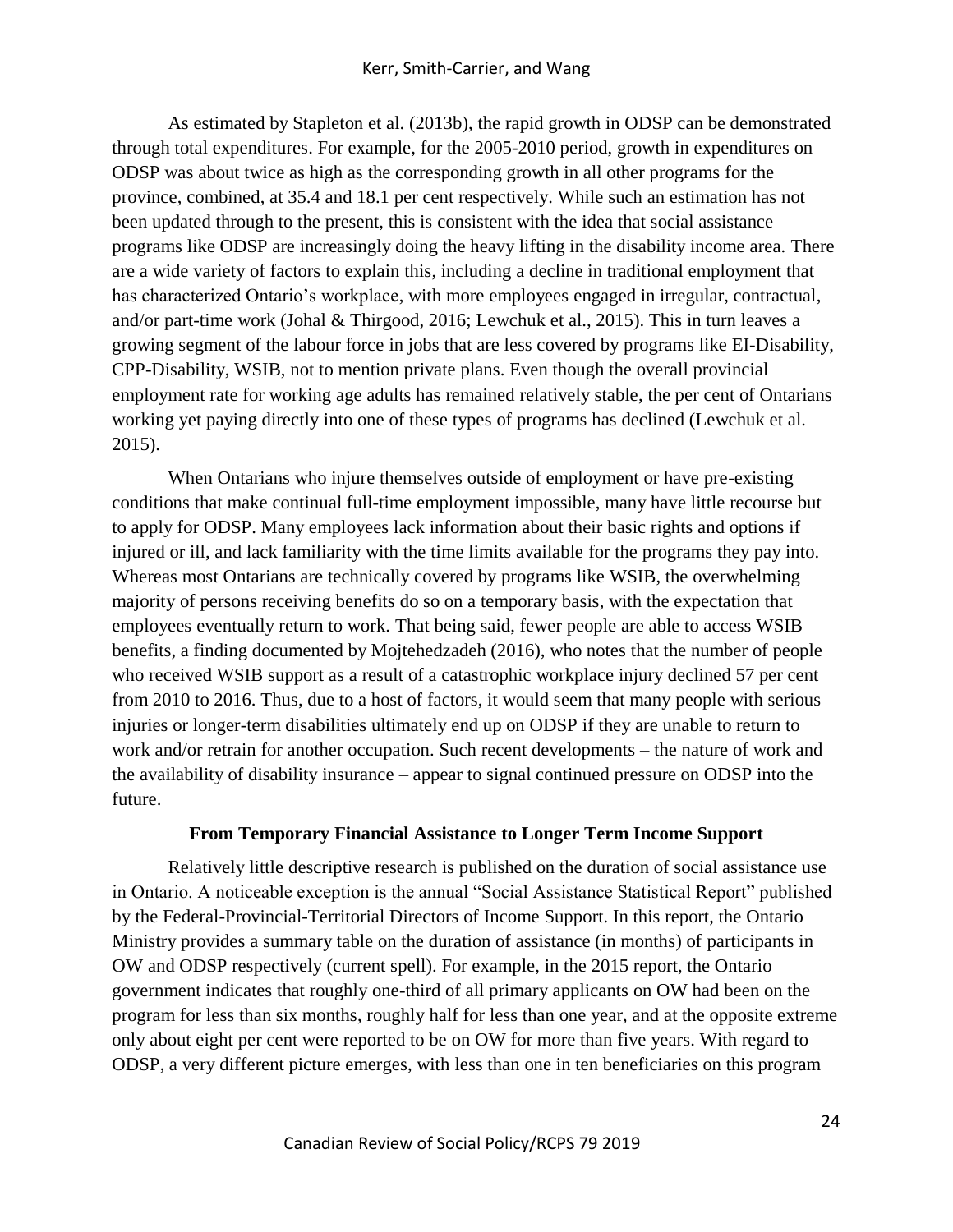for under a year, about six in ten for more than five years, and almost one-third for a decade or longer.

The numbers described above leave the impression that while ODSP typically provides longer term support, those on OW tend to be in the program for short, but frequent, spells. Yet upon taking a closer look at the experience of Ontarians living on low incomes both on and off social assistance leaves a different impression, consistent with broader literature describing the nature of welfare cycling (Cooke, 2009; Duclos et al., 1999; Smith-Carrier, 2017). Lightman et al. (2010) highlight how many social assistance recipients remain marginalized on the periphery of the labour market, as "leavers" typically earn lower wages, work fewer hours, have greater difficulty maintaining employment, and subsequently have a far higher likelihood of returning to social assistance. Lankin and Sheikh (2012) report that while roughly half leave OW within a year, among first time participants, only about one third seem to do so permanently (many cycle on and off assistance, or remain in the program for more protracted periods). In following persons who exited welfare during the 1990s, Stewart and Dooley (1999) estimated that more than a quarter of OW participants who left the program returned to the program after a period of about ten months.

Rarely reported is the proportion of OW participants who, rather than exiting OW to employment, exited OW to move onto ODSP. This transition is problematic to the extent that it adds to the growth of the ODSP caseload. Moreover, to the extent that OW durations and caseloads increase, this indirectly contributes to ODSP growth as there are clear health consequences of cycling on and off welfare. Prolonged periods on OW, with its dangerously inadequate benefits levels, leads to serious health issues, which left unaddressed, can lead to disabilities that make holding down a full-time job exceedingly difficult. Figure 8 provides evidence to support this, through documenting the experience of two separate subsamples of OW participants over time (those that were reported to be on OW in January 2003 and those reported to be on OW in January 2009).

For the two subsamples, Figure 8 shows both the percentage of OW participants over time (regardless of whether or not they exit OW temporarily), and secondly, the percentage that move to ODSP (regardless of whether or not they directly transition from OW to ODSP). In addition, Figure 8 shows the total per cent on social assistance, without distinguishing between the two programs. With the two distinct subsamples, we follow OW participants both in the years leading up to the last recession (2003-2008), as well as participants during the height and years following the last recession (2009-2014). While persons may exit and return several times over an extended period, Figure 8 shows the high percentage of OW participants who are still on social assistance after an extended period. With the 2003 subsample, roughly four in ten participants were still on social assistance after a period of six years (39.5 per cent), whereas this rose to about half of all participants (48.7 per cent) in the 2009 subsample following the most recent recession.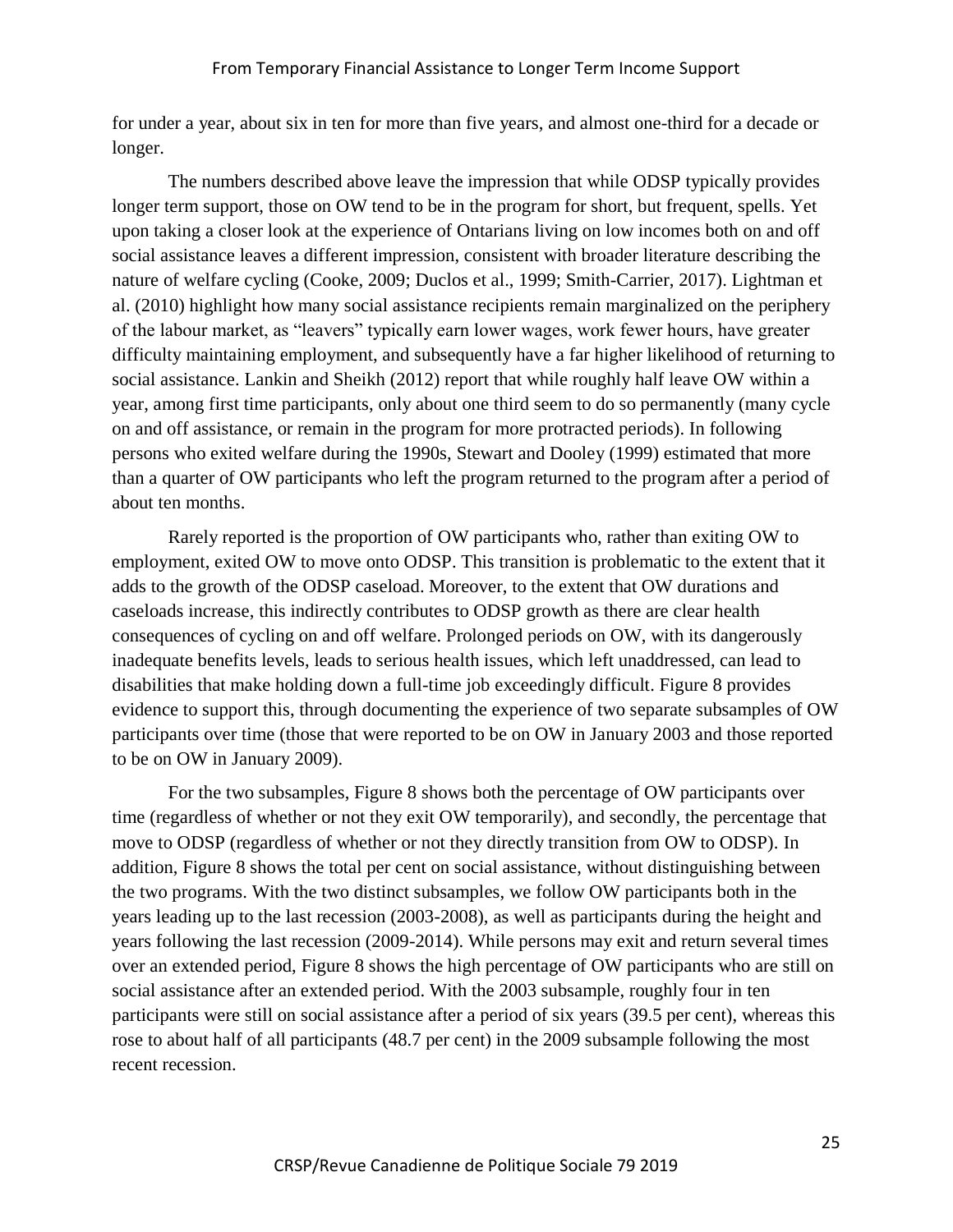

**Figure 8: Per cent participating in OW and/or ODSP over time, for two separate subsamples of OW beneficiaries, January 2003 and January 2009.**

In other words, regardless of how often persons might have cycled on and off social assistance, with persons identified as being on OW in 2009, the odds were roughly even that they would still be on social assistance six years later, in late 2014. In comparing the two subsamples, Figure 8 is consistent with the last recession being particularly difficult for many social assistance recipients, as they were more likely to remain on OW over time while also being slightly more likely to transition to ODSP. For example, while only about one-quarter (24.6 per cent) of OW participants in 2003 were still reported to be on OW after an interval of six years, this rose to almost a third (31.6 per cent) in the 2009 subsample. Similarly, with regard to ODSP, 14.6 per cent of beneficiaries transitioned from OW in the 2003 subsample, compared to 17.2 per cent of the 2009 subsample.

For many, OW is far from a temporary stop-gap measure, despite the Ministry's insistence that the program prioritizes "employment assistance" and the financial aid is meant to be "temporary." Indeed, some people are lost in a grey area between qualifying for disability and those who for unclear reasons are not able to obtain employment, and in finding a job, keep it. The by-product is prolonged economic hardship for about a million Ontarian residents. This situation is likely to adversely affect the physical and mental health of some OW participants who access the program for more protracted periods. The obvious inference here is that growth of the OW program would have been greater over the 2003-2014 period, without this ongoing movement of persons from OW to ODSP.

## **Discussion and Summary**

Note: Data is based on Administrative Data, Ontario Ministry of Community and Social Services, authors' calculations.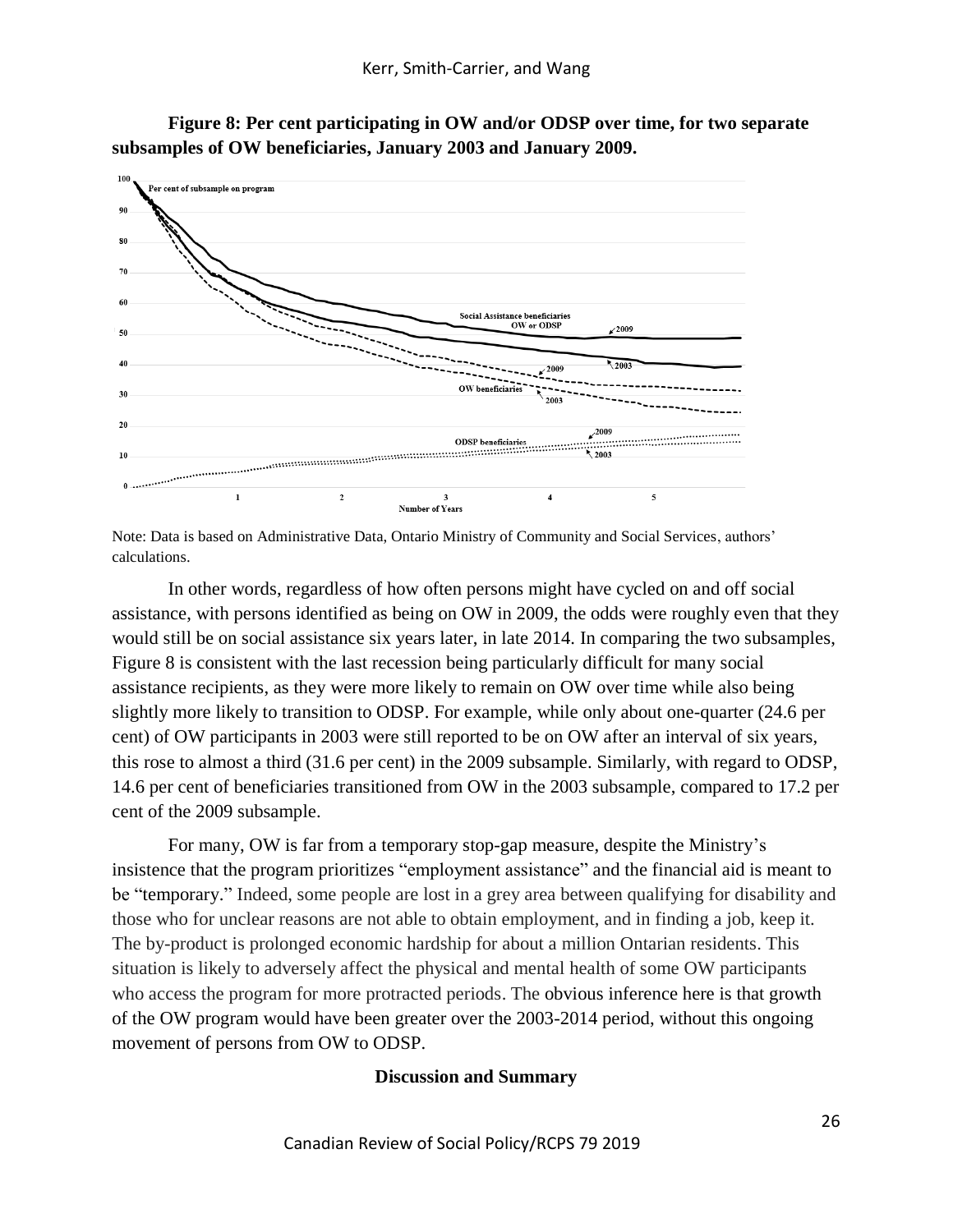The number of people on social assistance in Ontario has grown over the last decade and a half, up to almost a million beneficiaries province-wide. A particularly important factor in explaining this growth is the recent upturn in the number of persons on ODSP. The primary purpose of this paper was to provide a brief overview of some of the factors most likely responsible for this growth, including an aging population, a greater acceptance and diagnosis of mental disorders, a decline in the number of workers who qualify for work-based disability, as well as important changes in the Ontario economy. More specifically, the 2008 recession had a pronounced impact on Ontarians living with low income, with a reduced employment rate, a tightening labour force, and increased competition for jobs, all of which had a direct impact on the number of persons on OW, as well as to a certain extent on the number of persons on ODSP.

With a growing proportion of persons on ODSP, we have seen a shift from social assistance for those deemed "temporarily jobless" to those deemed "disabled" and in need of longer-term assistance. Yet, as emphasized here, there are some who receive OW (sometimes for an extended period) who have undiagnosed mental health issues and for a number of reasons are unable to gain access to ODSP. On the other hand, there are those on ODSP with identifiable disabilities (e.g. vision or hearing issues) who have considerable capacity for work yet remain jobless due to discrimination and/or other barriers. As argued by Smith-Carrier, Kerr, Wang, and Kwok (2017), having the state and medical authorities determine access to income support can be problematic, particularly given the inherent stigmatization and paternalistic nature of social assistance provision (see Herd, 2002).

The impact of the most recent recession had its most pronounced impact on Ontarians who were already marginalized in the labour market. In a contracted labour market, those most challenged by structural barriers face the greatest obstacles to obtaining and retaining employment. In this context we have presented evidence to suggest that welfare cycling (on and off OW) intensified somewhat after the last recession. In other words, we have documented a climb in the number of OW participants who remain on OW for an extended period as well as an increase in the number shifting from OW to ODSP. This is consistent with well-established literature on the social determinants of health, that is, severe income poverty has profound impacts on both physical and mental well-being. In light of the significant inadequacy of benefits it is not surprising that many who apply to ODSP do so to transfer from OW, or at least have some experience on OW in the past.

Part of the explanation in that ODSP caseload growth relates to what Stapleton (2012) refers to as a "welfareization of disability" in the province, as disabled and/or injured Ontarians who do not qualify for work-based disability plans often have little alternative but to access ODSP. In light of the substantial number of persons reporting a mental disorder, an issue worthy of additional research is how these various work-triggered programs (both private and public) are managing mental health claims. The status quo appears to be one in which a growing proportion of the province's population are diagnosed as disabled, often with a mental disorder, and in need of income support. In turn, Ontarians with disabilities continue to be profoundly overrepresented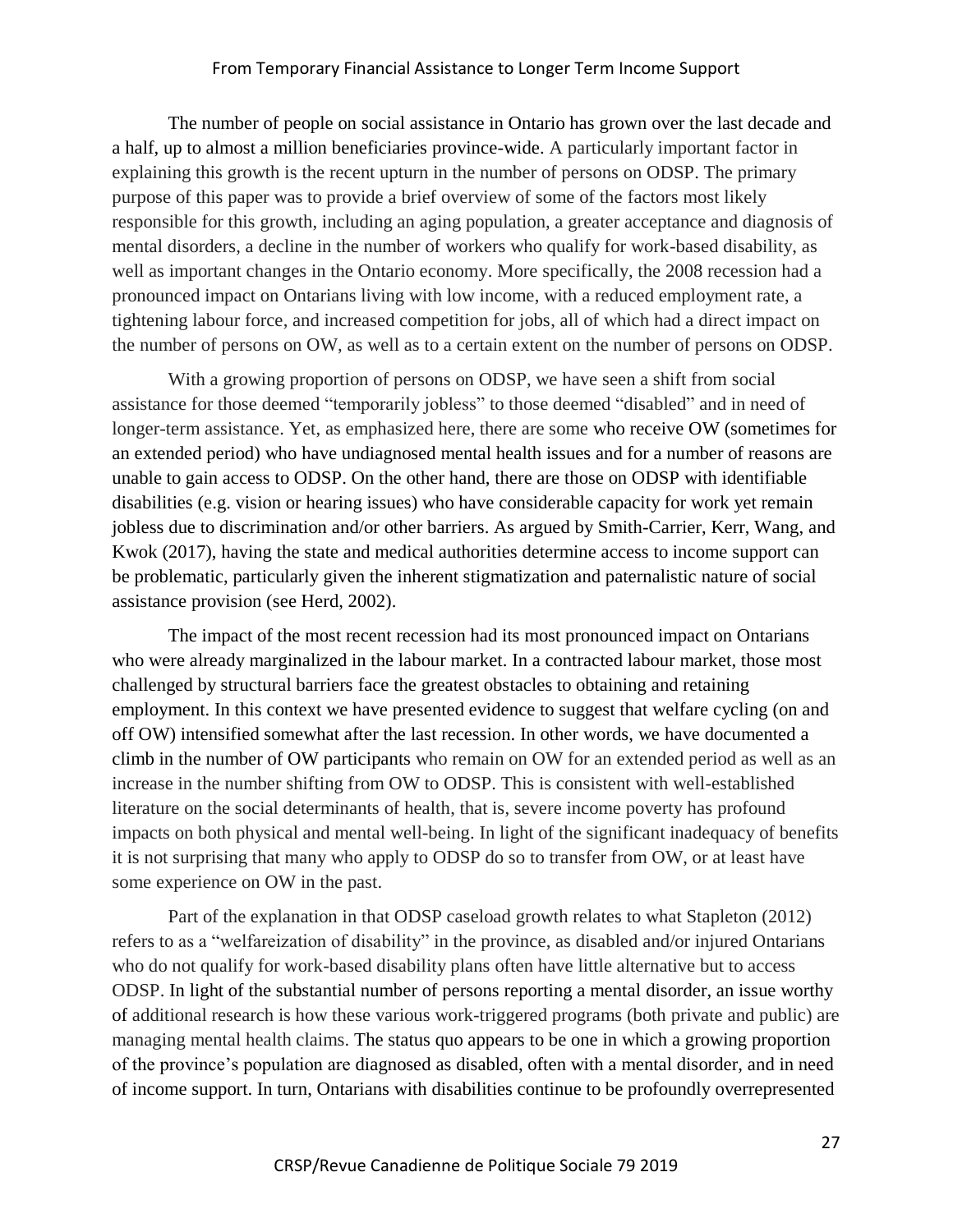in the province's population living in deep poverty. Further research is needed to illuminate how the employment prospects of disabled Ontarians have been evolving, and how to best introduce policy reform in light of this situation.

The irony here is that while Ontario's employment rate has fallen over recent years, many economists and demographers argue that this trend will be relatively short lived. This relates to a fundamental demographic reality in Canada: growth in the size of the population of labour force age has been noticeably slowing, with many forecasts suggesting that we could face substantial labour shortages in the near future (McQuillan, 2015). In this context, we note that disabled Canadians continue to experience employment rates that are far below the national average. The challenge for the Ministry in this context is to determine how best to reform social assistance to better integrate under-represented groups into meaningful and stable employment, including disabled Ontarians. This is particularly significant in a labour market that is increasingly precarious (Smith-Carrier, 2017).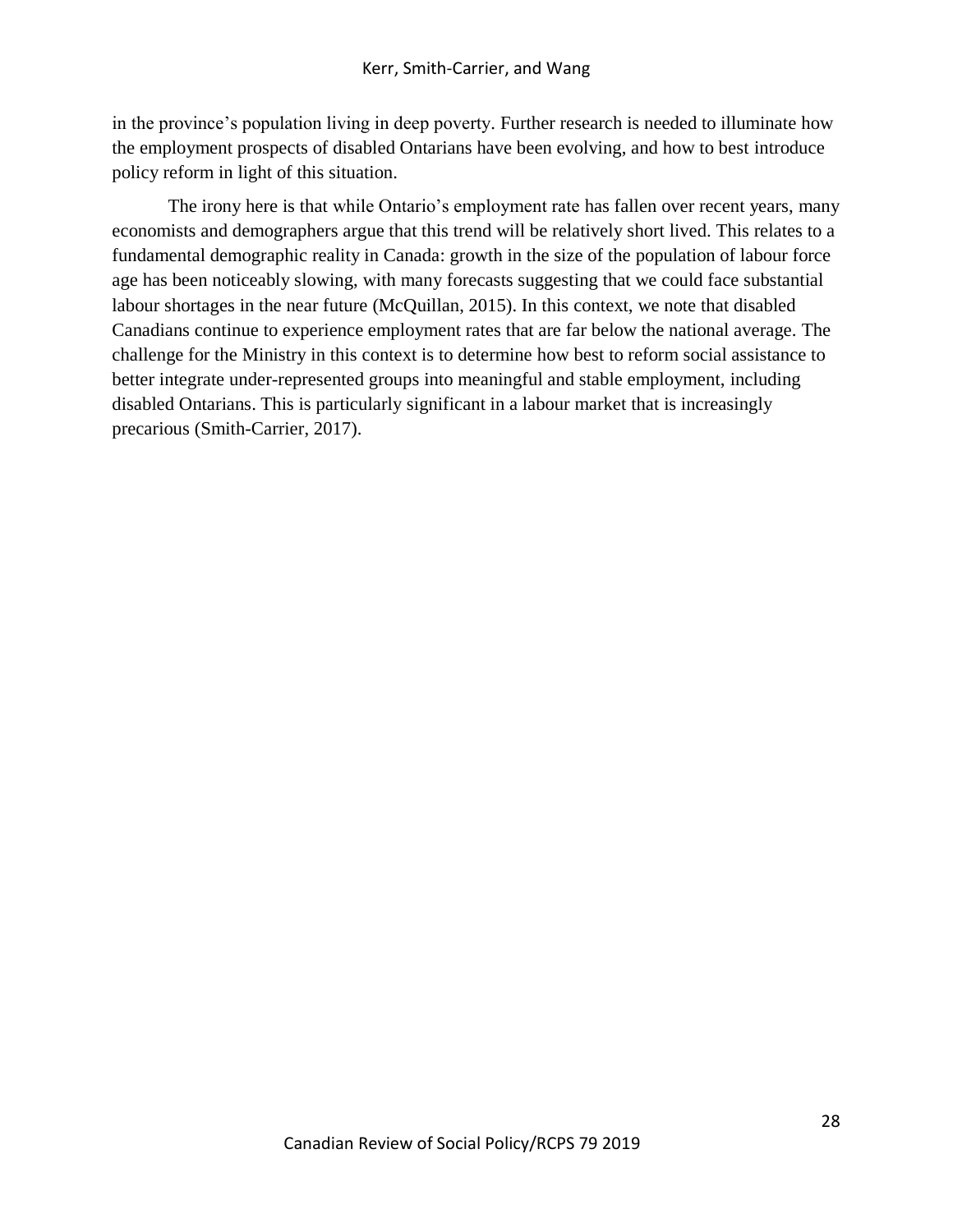### **References**

- August, R. (2009). *Paved with good intentions: The failure of passive disability policy in Canada.* Ottawa: Caledon Institute of Social Policy.
- Battle, K., Mendelson, M., & Torjman, S. (2006). *Towards a new architecture for Canada's adult benefits.* Caledon Institute of Social Policy.
- Boydell, K., Gladstone, B., Crawford, E., & Trainor, J. (1999). Making do on the outside: Everyday life in the neighbourhoods of people with psychiatric disabilities. *Psychiatric Rehabilitation Journal, 23*, 11–18*.*
- Canadian Institute for Health Information. (2011). *Health care cost drivers: The facts*. Retrieved from [https://secure.cihi.ca/free\\_products/health\\_care\\_cost\\_drivers\\_the\\_facts\\_en.pdf](https://secure.cihi.ca/free_products/health_care_cost_drivers_the_facts_en.pdf)
- Canadian Institute for Health Information. (2014). *National health expenditure trends, 1975 to 2014*. Retrieved from [https://www.cihi.ca/en/nhex\\_2014\\_report\\_en.pdf](https://www.cihi.ca/en/nhex_2014_report_en.pdf)
- Corscadden, L., Wolfson, M., Grignon, M., & Allin, S. (2013). *Who uses and pays for healthcare over a lifetime – and how does this impact income inequality?* Ottawa: Canadian Institute for Health Information.
- Das Gupta, P. (1993). *Standardization and decomposition of rates: A user's manual.* Washington D.C. Current Population Reports. U.S. Bureau of the Census Series P-23, No. 186. Retrieved from [https://www.census.gov/content/dam/Census/library/publications/1993/demo/p23-1](https://www.census.gov/content/dam/Census/library/publications/1993/demo/p23-) 86.pdf
- Denton, F. T., & Spencer, B. G. (2010). Chronic health conditions: changing prevalence in an aging population and some implications for the delivery of health care services, *Canadian Journal on Aging, 1*, 11-22*.*
- Dragicevic, N. (2014). *How Ontario lost 300,000 manufacturing jobs (and why most aren't coming back).* Toronto: Mowat Centre. Retrieved from [https://mowatcentre.ca/how](https://mowatcentre.ca/how-%09ontario-lost-300000-)[ontario-lost-300000-](https://mowatcentre.ca/how-%09ontario-lost-300000-) manufacturing-jobs/
- Foot, D. (2000). *Boom, bust and echo 2000*. Toronto: Macfarlane Walter and Ross.
- Graefe, P. (2016). Social assistance in Ontario. In D. Béland and P. M. Daigneault. (eds.), *Welfare reform in Canada: provincial social assistance in comparative perspective.* (pp. 111-126). Toronto: University of Toronto Press.
- Herd, D. (2002). Rituals of degradation: administration as policy in the Ontario Works programme. *Social Policy & Administration, 39*, 65-79*.*
- Johal, S., & Thirgood, J. (2016). *Working without a net: rethinking Canada's social policy in the new age of work.* Toronto: Mowat Centre Research Paper 132.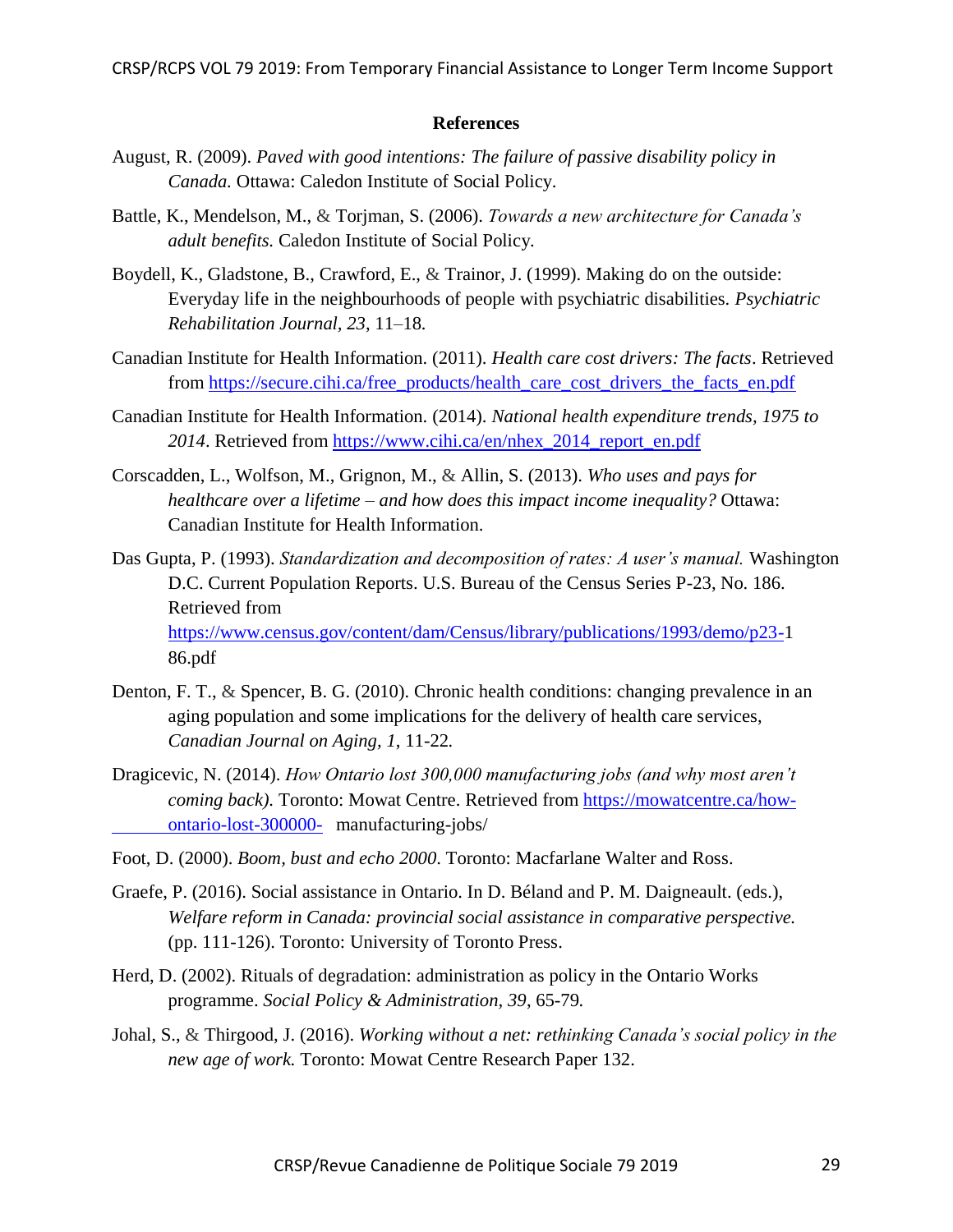- Kerr, D., and Beaujot, R. (2016). *Population Change in Canada*. Toronto: Oxford University Press.
- Kerr, D., Smith-Carrier, T., Wang, J., Tam, D., & Kwok, M-S. (2017). Population Aging and the Ontario Disability Support Program (ODSP), *Canadian Journal of Disability Studies, 6* (4): 34-55.
- Lankin, F., & Sheikh, M. A. (2012). *Brighter prospects: transforming social assistance in Ontario.* Toronto: Commission for the Review of Social Assistance in Ontario.
- Law Commission of Ontario. (2012). *Vulnerable workers and precarious work: final report*. Retrieved from https://www.lco-cdo.org/wp-content/uploads/2013/03/vulnerableworkers-final-report.pdf
- Lewchuk, W. (2015). *The precarity penalty: poverty and employment precarity in Southern Ontario.* (PEPSO) Research Group and the Hamilton United Way.
- Matthews, D. (2004). *Review of employment assistance programs in Ontario Works & Ontario Disability Support Program.* Toronto: Report to the Honorable Sandra Pupatello, Minister of Community & Social Services.
- Mikkonen, J., & Raphael, D. (2010). *Social determinants of health: the Canadian facts.* Downsview ON: York University School of Health Policy and Management.
- Ministry of Community and Social Services. (2016). *Mandate letter*. September 2016.
- Ministry of Community and Social Services. (2016a). *Monthly reports: OW and ODSP.*
- Mojtehedzadeh, S. (2016, January 30). WSIB defends quality record of worker care. *Toronto Star*.
- Ponting, S. (2014). How the WSIB is failing the injured workers of Ontario. *Rank and File: Canadian Labour News*. Retrieved from [http://rankandfile.ca/how-the-wsib-is-failing](http://rankandfile.ca/how-the-wsib-is-failing-%09the-injured-workers-of-ontario/)[the-injured-workers-of-ontario/](http://rankandfile.ca/how-the-wsib-is-failing-%09the-injured-workers-of-ontario/)
- Prince, M. J. (2009). *Absent citizens: Disability politics and policy in Canada*. Toronto: University of Toronto Press.
- Prince, M.J. (2014, July 16). Seven reasons why disabled Canadians are losing CPP benefits. *The Globe and Mail*. Retrieved from [https://www.theglobeandmail.com/opinion/seven](https://www.theglobeandmail.com/opinion/seven-%09reasons-why-disabled-canadians-are-losing-cpp-benefits/article19630200/)[reasons-why-disabled-canadians-are-losing-cpp-benefits/article19630200/](https://www.theglobeandmail.com/opinion/seven-%09reasons-why-disabled-canadians-are-losing-cpp-benefits/article19630200/)
- Public Health Agency of Canada. (2006). *Report from the Canadian Chronic Disease Surveillance System.* PHAC. Ottawa.
- Seigel, J. (2002). *Applied demography: applications to business, government, law and public policy.* Orlando: Academic Press.